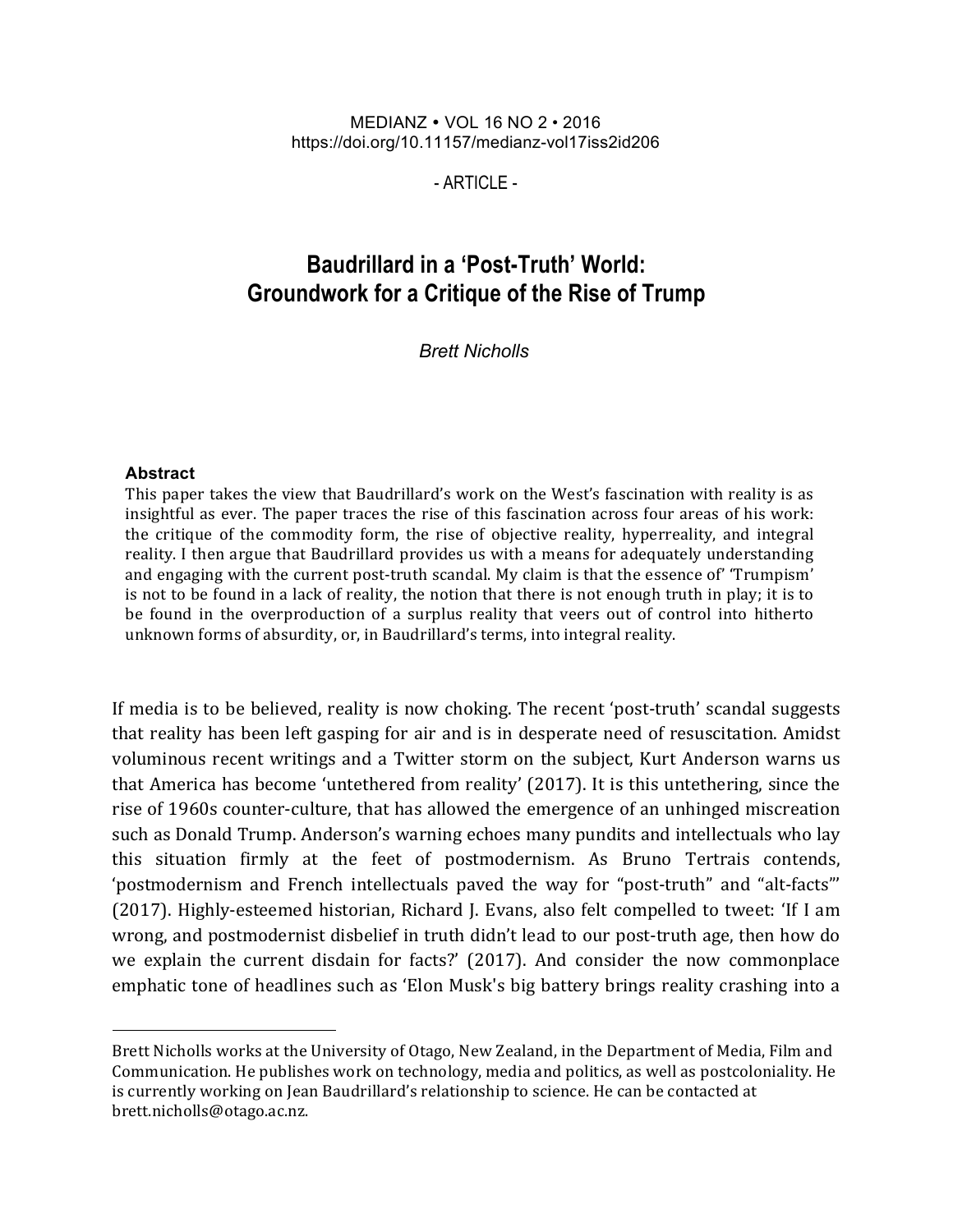post-truth world' (Hollo 2017). Along with the Twitter storm, such headlines suggest that a high stakes battle between the objectively real and the illusory and fake is well underway.

This paper will trace the stakes of this battle by looking at Baudrillard's work. In the recent post-truth context, his long-term engagement with Western culture's fascination with the real is particularly prescient. I will focus specifically upon this fascination and the rise of the general imperative of being in synch with reality across four areas of Baudrillard: the critique of the commodity form, the rise of objective reality, hyperreality, and integral reality. I will argue that Baudrillard provides us with a means for adequately understanding and engaging with the current post-truth scandal. I will offer a Baudrillardian take upon post-truth and Trumpism, as it has been constructed in media. This take focuses upon the conditions for the rise of Trumpism and post-truth. My claim is that the essence of the present media scandal is not to be found in a lack of reality, the notion that there is not enough reality in play; it is to be found in the overproduction of a surplus reality that veers out of control into hitherto unknown forms of absurdity, or, in Baudrillard's terms, into integral reality. 'The real does not', Baudrillard tells us, 'efface itself in favour of the imaginary; it effaces itself in favour of the more real than real: the hyperreal' (Baudrillard 1990b, 11), and, ultimately, integral reality. In a reversal of what might be considered to be common sense logic, the problem of Trumpism and post-truth is not that reality is diminishing, it is that there is too much.

I would have to admit that if the aforementioned pundits and intellectuals are right, then surely Baudrillard's work should be abandoned at once. After all, is he not postmodernism's high priest! (Miles 2001, 86). But what better description could be offered for this 'post-truth' crisis other than Baudrillard's point about the surplus of reality, and that the 'reality of the world is ... a reassuring hypothesis' that 'dominates our value system today' (2008, 48). The laughter at and against 'Trumpism', which animates much of the aforementioned Twitter storm, confidently asserts that there is a clear difference between objective knowledge and speculative constructions. For objective thinking, speculative ideas are dangerous. Knowledge of reality as it actually is, that is facts piled upon facts, provides a bedrock of security against this danger. As the well-known astrophysicist, Neil deGrasse Tyson, puts it, in an echo of Martin Luther King, 'I dream of a world where the truth is what shapes people's politics, rather than politics shaping what people think is true' (2017).

It is precisely Trumpism's lack of objectivity that is at the centre of this public scorn (Swaine 2017). The problem is that in the post-truth situation objective facts about the world are less influential than feelings, beliefs, and personal opinions (Institute on equality and democracy 2017). This situation is scandalous precisely because objective facts, seemingly, should be taken as more valid, as more real than feelings, beliefs and opinions. Herein lies the value of Baudrillard's thought. Rather than the problem of validity, his work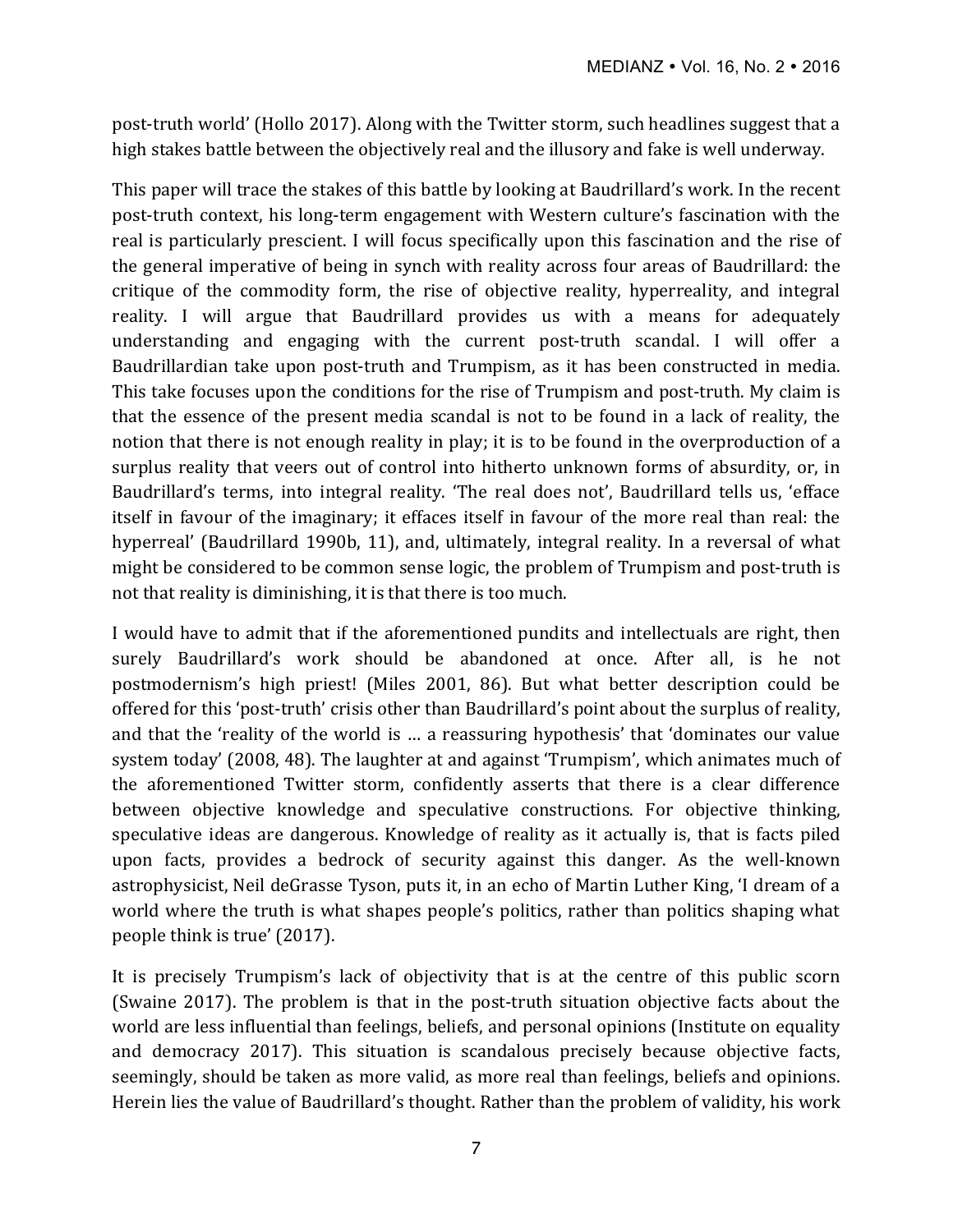considers the preconditions for such scandals. If reality is in need of resuscitation, if the stakes are so high, does this not suggest that reality is suspect? Baudrillard's work compels us to consider how reality has ended up being so vulnerable.

### **The Reality Compulsion**

What is interesting about Trumpism is that the surrounding scandal is unexceptional. It is unexceptional because the language of reality has begun to engulf us. From the rise of reality television, to the political claim that 'real Australians say welcome' to refugees (Williamson 2017), to the branding claims of Pataks' authentic Indian curry sauces and Continental's real chicken stock, it would not be remiss to say that contemporary culture is marked by a general fascination with what is real. Of course, I would be the first to admit that the issues surrounding Australia's mythologisation of refugees are more critical from the perspective of politics and communication than the trite branding of Continental's real chicken stock. Yet it is curious that the claim to be real has such a widespread purchase across media culture and politics. This fascination with reality is expressed in the enthusiasm for the authentic over the fake, the natural instead of the synthetic, objectivity as opposed to feelings, use value over exchange value, and scientific truth rather than political ideology. Even though this is a diverse list of oppositions, each has a common element. Each claim that it is imperative to access the real thing or situation. The real thing insulates us from evil, saves us from wrestling with uncertainty, and guarantees that the social order remains as it should be. *Isness* is immediate rather than mediated, and is considered to be that fully revealed 'outside' that is completely independent from the representations that disclose it. The current fascination with reality is thus a contemporary version of naive realism that now takes the form of a social and political imperative.

It is precisely a fascination with authenticity, or the truth of reality that makes any commodity genuine and any political claim formidable. The latter Freud of 'Beyond the pleasure principle' perhaps provides an apt basis for this fascination with what *is*. Trumpism's assault upon reality has engendered a sense of loss and, perhaps, trauma. Alderson's concern about the genuineness of the sport commodity also betrays a sense of possible loss. We can thus read the Twitter storm around Trump, with its expressions of unpleasure, disbelief, and (re)assertion of the realness of reality, as a form of compulsive behaviour. Freud found in the unpleasures of the repetition-compulsion a serious theoretical problem. While 'there exists', Freud writes, 'in the mind a strong tendency towards the pleasure principle' there are 'certain other forces or circumstances' that 'cannot always be in harmony with the tendency towards pleasure' (Freud 1955, 9-10). For Freud, the pleasure in the unpleasure of these other forces suggest a governing principle, or perhaps the lack of a governing principle beyond the pleasure principle. He thus asks, what can possibly be gained in the repetition of unpleasure? With the dominance of the pleasure principle in doubt, as I read it, Freud promptly set about showing how the repetition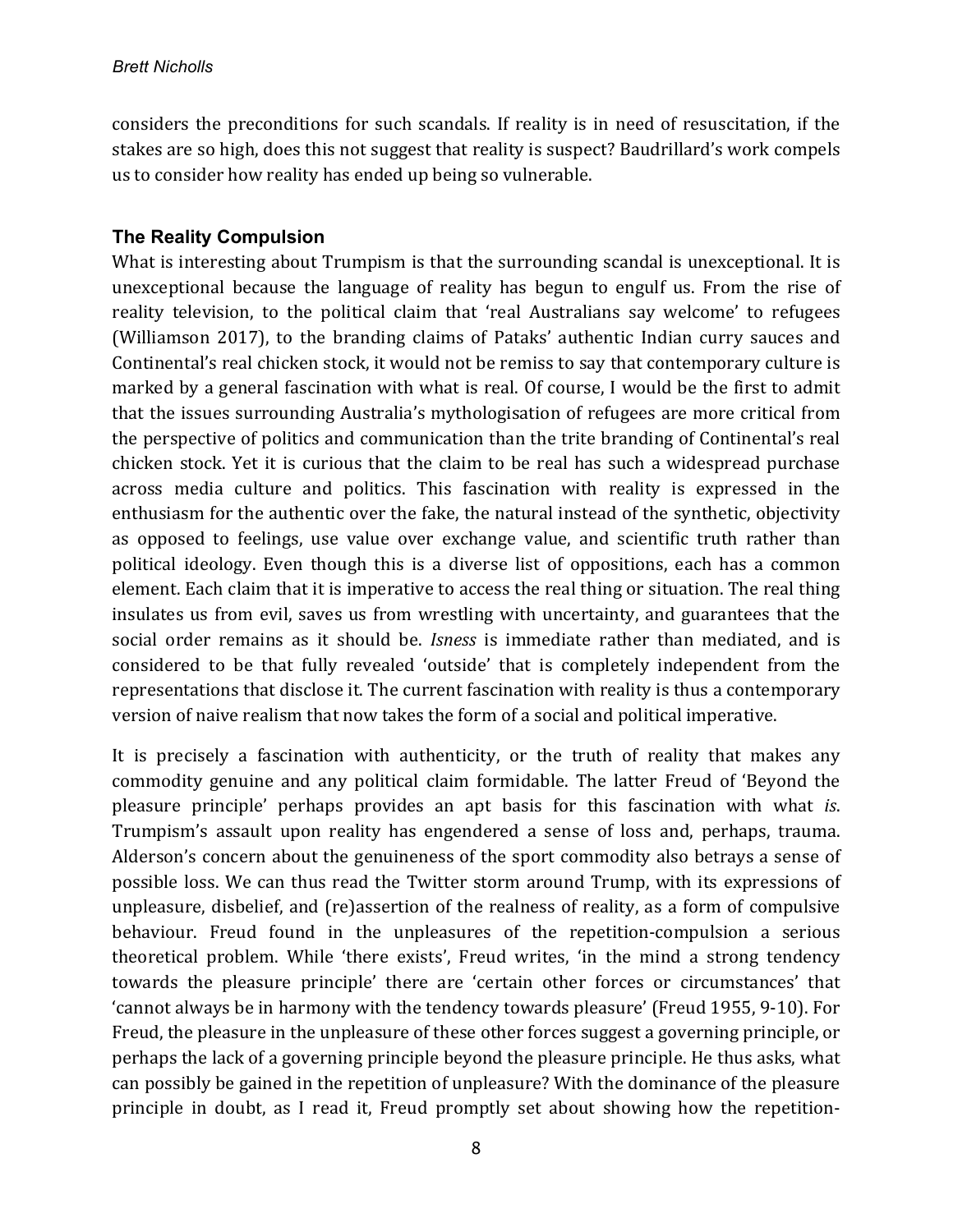compulsion relates to, and is constantly reinforced by, factors governed by the pleasure principle. In one well-known instance, the repetition-compulsion is staged as a function of the ego. In the child's play of the *fort-da* game, repeating 'unpleasurable experiences' enables them to 'master' that unpleasure 'by being active' rather than 'merely experiencing it passively'  $(35-36)$ .

Online expressions of rage, ridicule, and dismay are surely a form of repetition-compulsion: Trump's despicable postmodernism must be stopped! However, Baudrillard complicates this compulsive process. Rather than the loss of reality, which results in the aforementioned *fort-da* game of mastery, the present situation is not that of loss, it is, as I have suggested, that of excess. The aforementioned examples reveal the drive that marks our time to valorise everything that is real. The world is sorted into the categories of the desirable and real and the less desirable and less real. This sorting  $-$  Is Trump truly presidential? — takes the form of a panic. 'We seem to be driven', Baudrillard maintains, 'by a huge and irresistible compulsion that acts on us through the very progress of our technologies  $\ldots$   $-$  a compulsion to draw ever closer to the unconditional realization of the real' (2000, 65). We might thus say that this current fascination has less to do with loss than with the repetition-compulsion to assume reality is vulnerable and that it must be perpetually made to happen.

Precision is required here. By the unconditional realisation of the real, Baudrillard means that the Western world arrogantly assumes it has discovered an unassailable sense of the reality of reality. Media representations never aver from this view (Phelan 2014). As I have suggested, we are faced with the absurd situation in which all interlocutors and political opponents stake their claim upon the bedrock of the real. Both Trump and his detractors make precisely this claim. Both claim they are the real America! If we follow Baudrillard, the crucial question here is, as I have suggested: what conditions have produced this absurd situation? Baudrillard's claim is that current political and social phenomena demand to be understood and responded to in terms of the meaning making logic in which they are produced. In the most rudimentary of terms, his position is that there has been a profound and elusive shift in the configuration of the real across time (even the term, 'reality', itself is one of these effects).

I want to turn now to methodically trace Baudrillard's engagement with the fascination with reality across his work. The aim here is twofold. Firstly, I aim to show that the roots of post-truth and Trumpism can be found in the ongoing intensification of the West's fascination with what is real. And secondly, I aim to show what a Baudrillardian perspective contributes to our understanding of the current post-truth situation. We need to consider four critiques of reality's production: the critique of the commodity form, the rise of objective reality, hyperreality, and integral reality. These areas can tentatively be taken as nodal points. I say tentatively because these points are not rigid and linear. They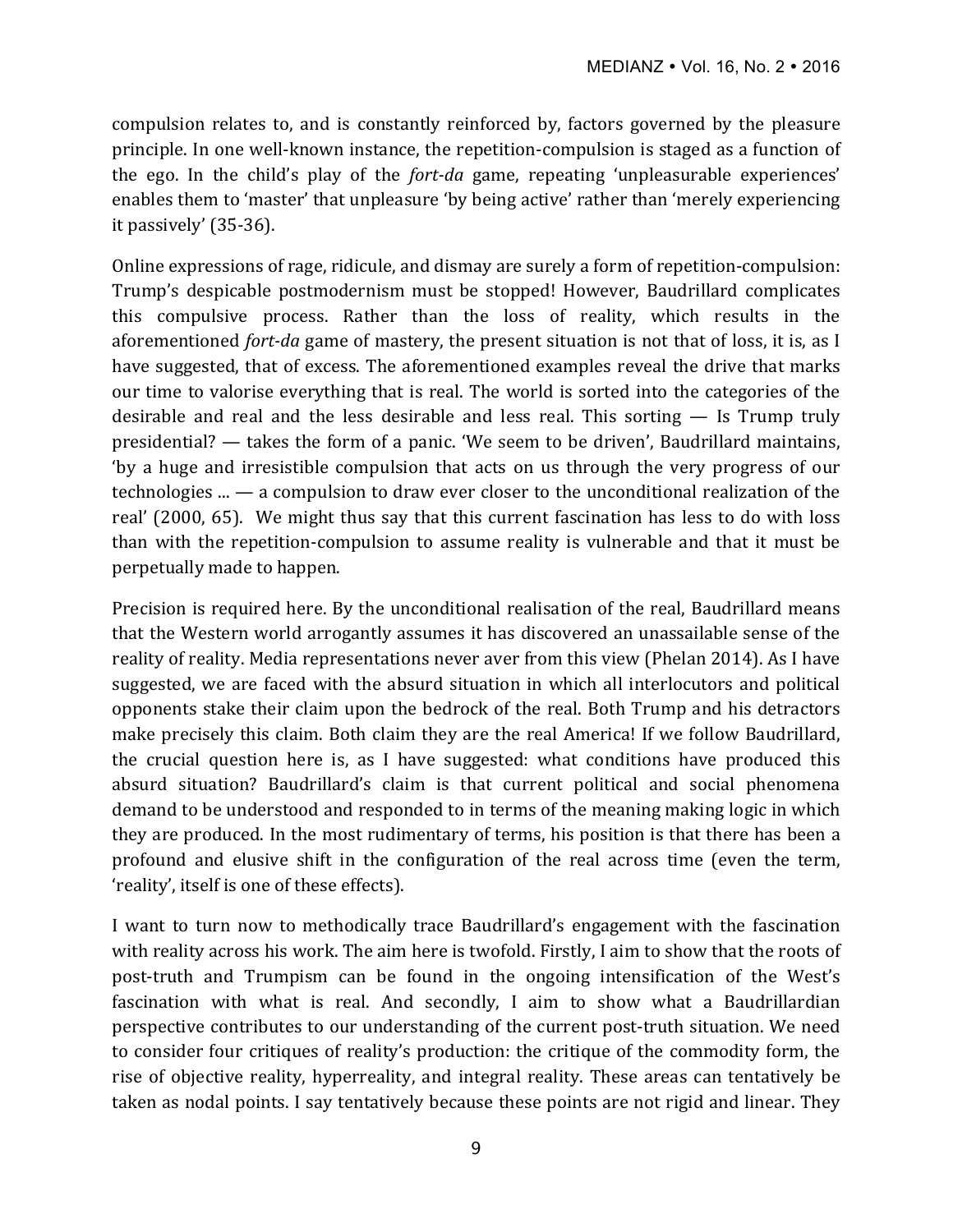are points of intersection and intensification, and are all, along with reversibility, to varying degrees still in play within the context of contemporary capitalist society. Baudrillard is as much interested in the tensions between objectivity and hyperreality (1997a, 32-42) and the return of symbolic exchange (1993a), for instance, as he is in the 'hegemony of total reality' (2010, 41).

The trajectory of the following argument takes the form of a long, non-continuous arc. The initial discussion focusses upon the early Baudrillard, at a blurry distance from post-truth and Trumpism. This lays the groundwork for Baudrillard's ongoing critique of the fascination with the reality principle. As I proceed the Trump/post-truth object will begin to appear and become more in focus.

# **The Authentic Commodity**

One of Baudrillard's earliest forays into the fascination with reality comes in the form of a critique of Marx's theory of the commodity (the context in which Baudrillard's early work is formed). What is at issue for Baudrillard is Marx's appeal to an authentic outside as a means to critique the inauthentic commodity of capitalist exchange. Marx doesn't escape being fascinated with reality. For Marx, use-value refers to 'the physical properties of the commodity' (Marx 1990, 126) that satisfies social needs, and 'the exchange relation of commodities is characterised precisely by its abstraction [in the form of money] from their use-values' (127). Abstraction is a problem, for Marx, because in capitalist societies the production of useful commodities is eclipsed by the production of commodities for exchange. And since the working class do not own the means of production, they do not control the production of use-values. Instead, they must sell their labour power to produce commodities for exchange to obtain the necessary means to live. They are thus subject to exploitation, and forced to produce commodities that are designed for saleability and the production of surplus value rather than actual usefulness. Against the claims of political economists such as Adam Smith  $(1776, Book I, Chapter V)$ , for Marx the saleability of commodities is not a measure of usefulness. The situation can thus be overturned only by the working class seizing control of the means of production and producing socially useful products. Marx's clarion call is for a system of production in which workers produce goods to meet their objective needs. Use-value is clearly in an antagonistic relationship with exchange value.

Baudrillard problematises Marx's appeal here to the real in the form of the usefulness of the commodity. He claims Marx's critique of the commodity does little to disrupt capitalism, since capitalism produces the very reality, the use-values, that Marx claims as the basis of critique. Capitalism produces reality as authentically real, as objectively useful, rather than avoids it. We thus need to engage with the production of this reality. In effect, Baudrillard is arguing that Marx's logic mirrors the logic of the marketing of Continental's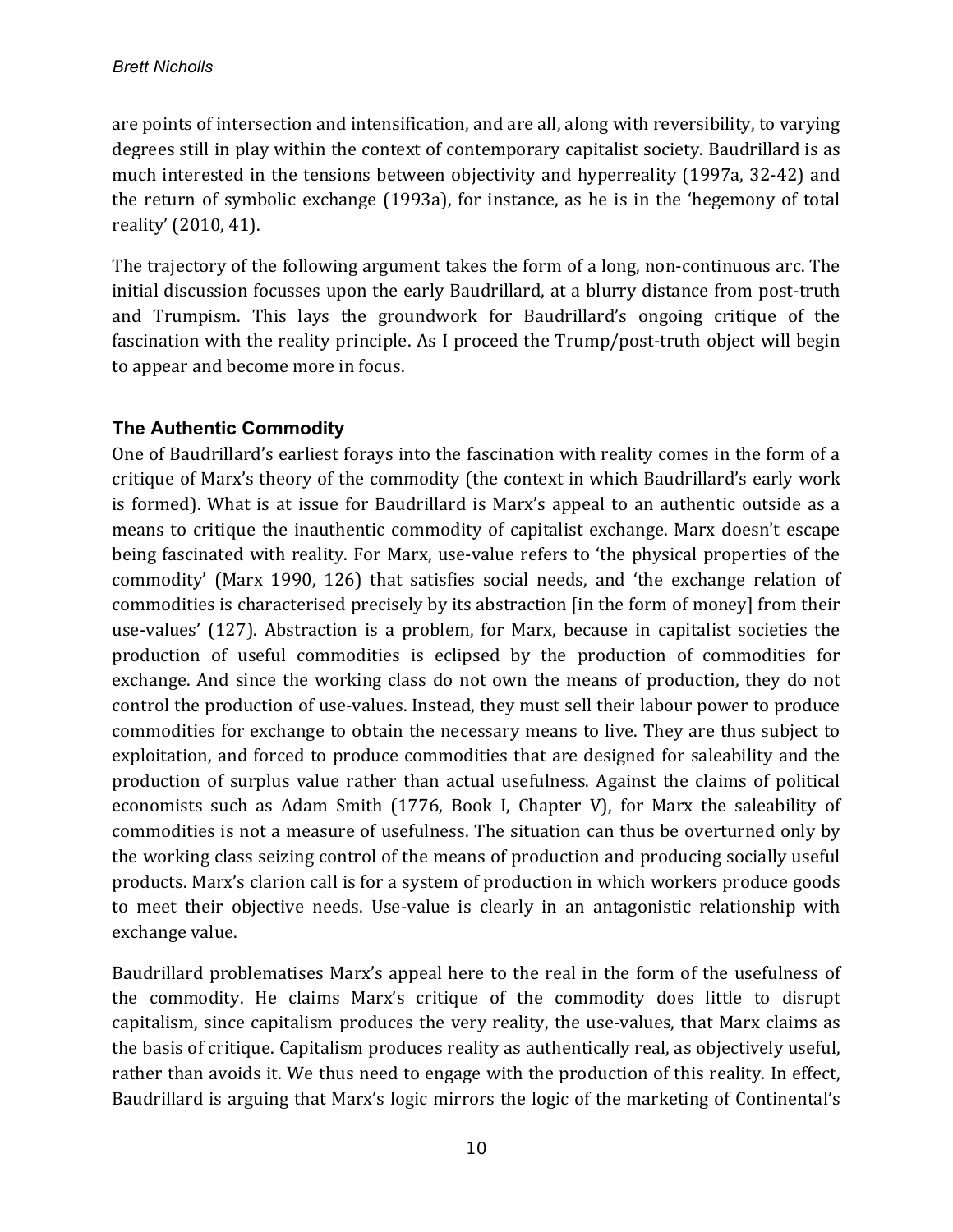real chicken stock. It could be pointed out, of course, that the authenticity of chicken stock bears little or no resemblance to the classical political economists' views of usefulness and socially necessary labour. For Adam Smith, as it is for Marx, water and shelter have very little exchangeable value but are very useful commodities. These are indisputably necessary for life. Diamonds, on the other hand, serve no practical utility but are more valuable precisely because they are exchangeable for other commodities (1776, Book I, Chapter V). The key point is that there clearly is a distinction between value in use and value in exchange. From Smith's perspective, this means if you want to make money you had better sell diamonds or some other exchangeable commodity. From Marx's perspective, the aim to sell exchangeable commodities is precisely the problem since, as I have stated, workers end up being alienated from the means of production.

It could also be countered that when Marx is read in relation to Lacan, such as in Samo Tomšič's The Capitalist Unconscious (2015), use-value should not be understood as antagonistic to abstract exchange and alienation. Instead, use value is post facto posited by the symbolic, and as such serves as a generator of production. For Marx, in this reading, production always produces a surplus in excess of usefulness, even when in its most natural state. Capitalism frees the productive forces and is, in Marx's view, a gateway toward communism. Baudrillard's point, however, is that in the current techno-capitalist West the division between usefulness and exchangeability is difficult to define. This has less to do with post facto use value than with the loss of the clear distinction between use and exchange value. Despite Tomšič's inversion of the standard reading of Marx, in his reading use value remains as an alibi for production. Baudrillard argues that capitalist simulation disturbs this relation.

Consider a basic commodity such as drinking water. In the techno-capitalist West a distinction between tap water and bottled water, and between acidic and alkaline water has emerged. In both examples, the former turns out to be an inferior product. In the case of the superior product, bottled, alkaline water, brands such Fiji Water® claim that their water is not simply water. Their water is the 'Earth's finest water®. Bottled at the source, untouched by man' (Fiji Water®). Fiji Water® is not ordinary, we are informed, 'because of its extraordinary source  $-$  a protected artesian aquifer found deep underground in the remote Fiji Islands' (Fiji Water®). Leaving aside the exoticism that underpins such claims (see Connell 2006), this necessary commodity is an example of usefulness that takes the form of exchangeability. Fiji Water® is an elite commodity which, as Jones, Murray, and Overton point out, abounds with 'celebrity endorsements – reaching as high as [former] US President Barack Obama' (2017, 112). This elite status derives, in large part, from the assumption that Fiji Water® is more real than ordinary water. The rather rudimentary distinction between use value and exchange value doesn't seem to hold in any straightforward way.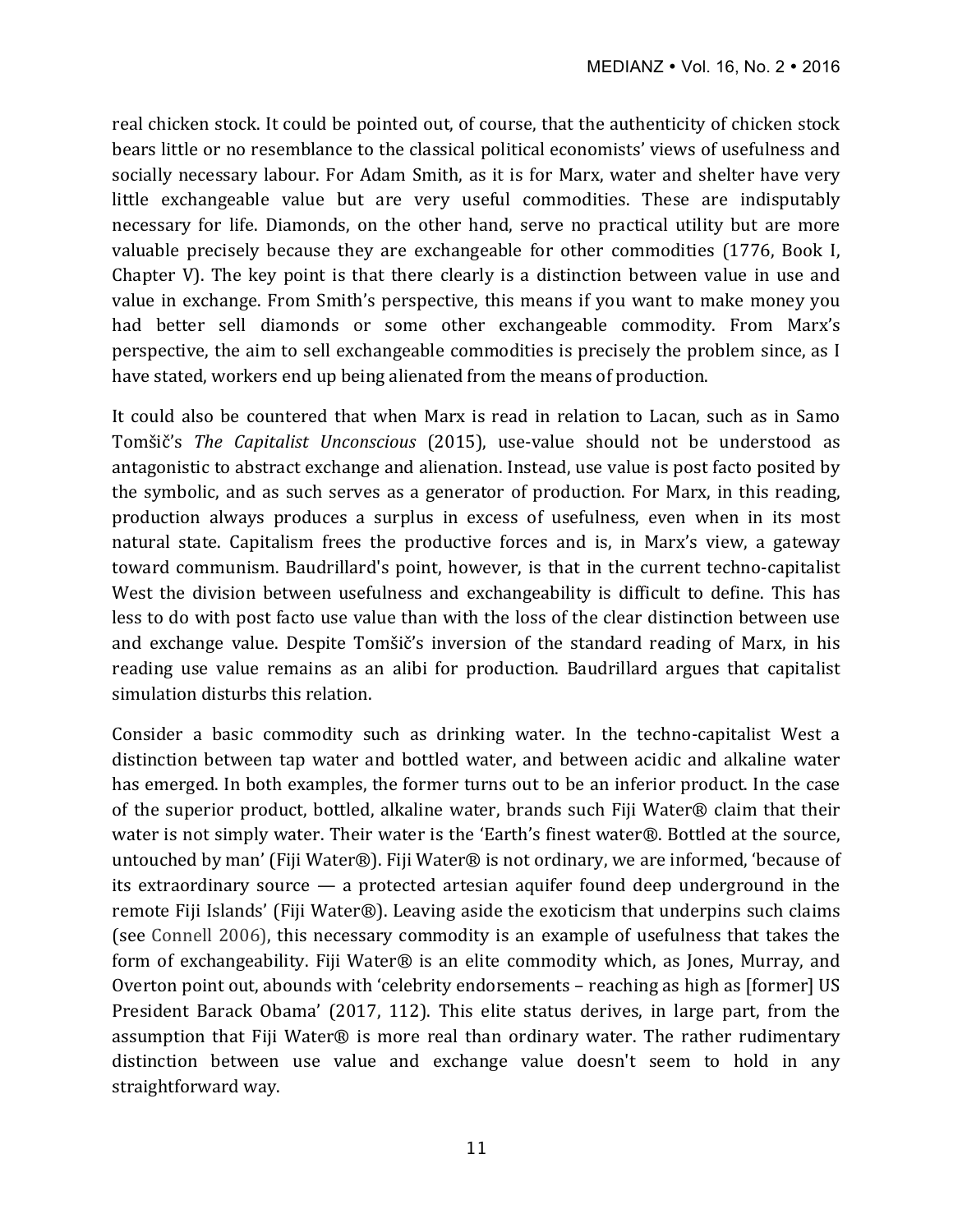Baudrillard's work connects with Boltanski and Chiapello's contention that the commodity form no longer works in the sense outlined by Marx. Boltanski and Chiapello argue that capitalism responded to the 1960s demand for liberation from the standardised commodity of industrial capital with 'products that were "authentic" and "differentiated" in such a way that the impression of massification would be dispelled' (2005, 442). To 'earn the label "authentic"', they continue, 'these goods must be drawn from outside the commodity sphere, from the "sources of authenticity"'. The 'authentic thus assumes reference to an original that is not a commodity good, but a use-value defined in a unique relationship to a user'  $(443)$ . The use of commodities is thus authentic when the user expresses their real self. In other words, the commodity becomes authentic when it lines up with the cultural meaning of authenticity. Fiji Water<sup>®</sup> is authentic because it is both elite and excessively natural.

In this account of the commodity form, use-value is drawn from an original outside to authenticate the product in relation to the user. Continental chicken stock, for instance, is genuine since it is made from real rather than synthetic chicken, and the user is able to express their socially defined skillfulness in cooking authentic dishes. Use-value is thus an outside that underpins the commodity's exchange-value. If we follow Boltanski and Chiapello, the antagonistic relation between use-value and exchange-value that was crucial for Marx has thus collapsed. Under the conditions of the new spirit of capitalism, the relationship between use-value and exchange value shifts. Instead of conflict, 'the commodification of the authentic made it possible to revive the process of transformation of non-capital into capital' (ibid.). In other words, capital expands its horizons by colonising use-value and exploiting this as a marker of authenticity.

As Baudrillard puts it, in his standard reading, for Marx use-value 'represents an objective, final relation of intrinsic purpose ... which does mask itself and whose transparency, as form, defies history (even if its content changes continually with respect to social and cultural determinations)'. However, Baudrillard claims 'use-value  $-$  indeed, utility itself  $$ is a fetishised social relation, just like the abstract equivalence of commodities'. Use-values are, in fact, 'an abstraction of the *system of needs* cloaked in the false evidence of a concrete destination and purpose' (1981, 132). In other words, needs themselves, what counts as need, cannot be separated from the social system that produces them. This is precisely why a value in use, such as water, directly links with abstract value in exchange. To be abstractly and generally exchangeable', Baudrillard explains, 'products must also be thought and rationalised in terms of utility' (131). Fiji Water® is thought and rationalised as a pristine natural substance that is more authentic than tap water. Consider this branding:

Tropical rain falls. Purified by equatorial trade winds.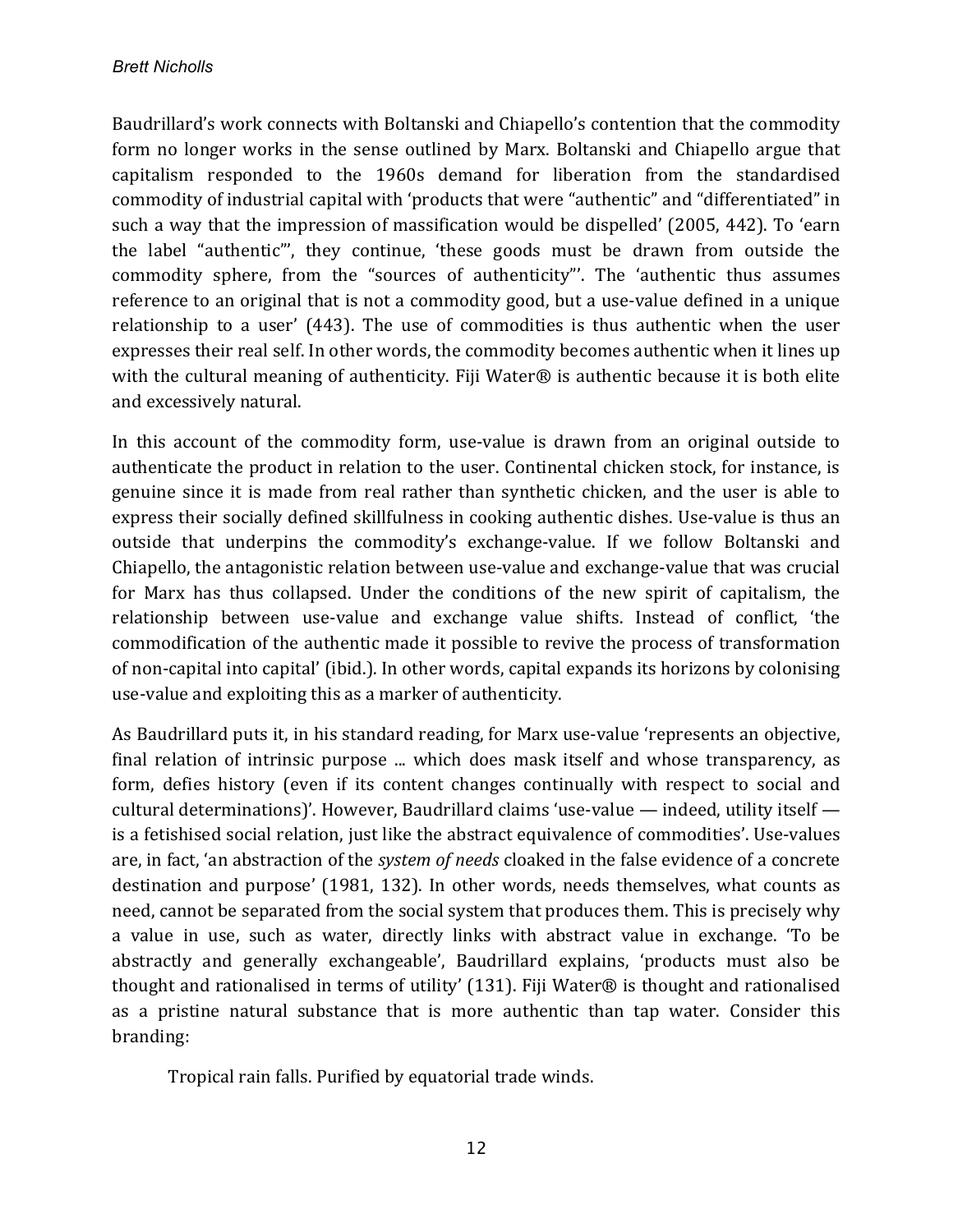In a pristine rain forest. Surrounded by ancient, dormant volcanoes.

Slowly filtered by volcanic rock. It gathers minerals and electrolytes that create Fiji's soft, smooth taste.

Collecting in a natural artesian aquifer. Protected and preserved from external elements until you unscrew the cap (Fiji Water®).

Here the utility of nature is fetishised. Fiji Water's<sup>®</sup> natural authenticity and its exchangeability as a commodity are clearly inseparable. There is no external objective reality in a formal antagonistic relationship to the abstract terrain of commodity exchange, even in the case of something as basic as water. If we follow Baudrillard, Marx's appeal to utility as revolutionary ground and goal for workers struggle needs to be rethought.

Baudrillard's reading and critique of Marx and Marxism has been much debated (Koch and Elmore 2006). It is not my aim to take this up here. I am interested in charting what I take are the contours of Baudrillard's work upon the West's fascination with reality. In terms of Marx, Baudrillard (provocatively) contends that he falls into the trap of assuming that reality serves as a ground for political change. In this way of thinking, capitalist exchange is less real than the materiality of utility and social conditions of the working class. Politics thus involves confronting capitalist abstractions with this material reality (today this politics takes the form of 'speaking truth to power'). Baudrillard is arguing that Marx's thinking misrecognises the political problem, and can only provide a limited critique of capitalism. Objective use-values form the basis for both Marx's critique *and* for capitalism's production of the authenticity of the commodity. This congruous relationship means that both Marx and capitalism are claiming to be authentically real. However, capitalism is not less real, in the sense implied by this reading of Marx. Baudrillard claims:

We will never defeat the system on the plane of the *real*: the worst error of all our revolutionary strategies is to believe that we will put an end to the system on the plane of the *real*: this is their imaginary, imposed on them by the system itself, living or surviving only by always leading those who attack the system to fight amongst each other on the terrain of reality, *which* is always the reality of the system. (1993a, 36)

The struggle envisioned by Marx takes place on the terrain of reality that is already laid out in advance. On this terrain, resistance is absorbed and, quite possibly, even strengthens capitalism's grip. At any rate, as capitalism has become more deeply entrenched, the absorption of resistance now seems to be more fully developed (Fisher 2009, Bloom 2016). What is required instead, Baudrillard maintains, is a shift in the way we approach the problem of the real. I will take up this point in the concluding sections of the paper. At this point, it will suffice to say that it is precisely the terrain of reality that is at the centre of the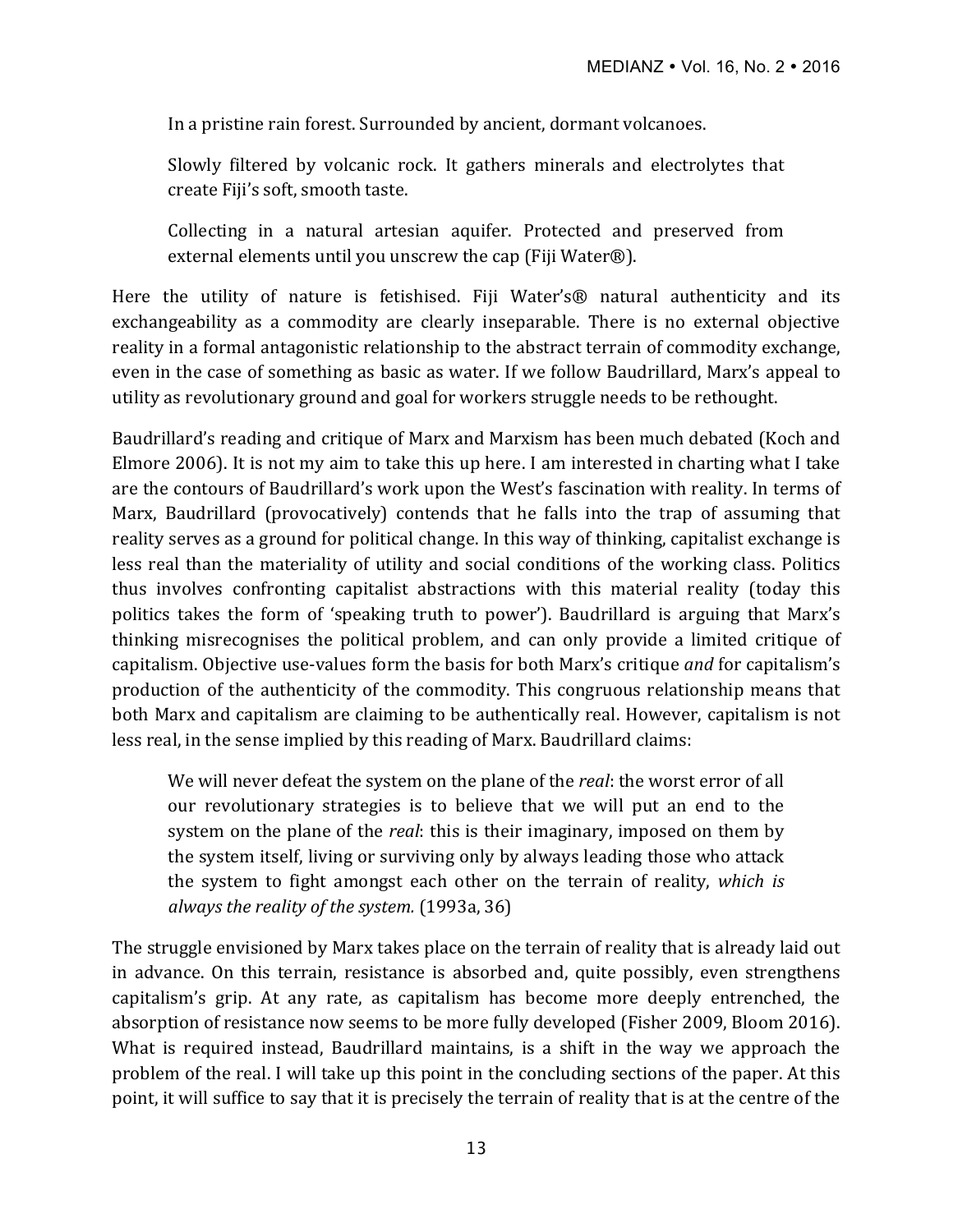post-truth scandal. I will now turn to consider the production of reality itself, and Baudrillard's arguments about the effects of this production. The current fascination with reality derives, in no small measure, from the rise of objective forms of knowledge.

### **Simulation 1: Objective Reality and Its Effects**

The notion of reality, of the this *is real* rather than invented, coincides with the development of objective thought (as opposed to abstract belief). Objectivity is, of course, a difficult term to pin down. Objectivity in everyday life works in different ways from objectivity in the science laboratory, or in politics and art. There are also several competing and overlapping concepts of objectivity: as judgement free from prejudice (Simmel 1950, 402-408), as judgement free from prior assumptions (Dworkin 1996), as a necessary condition or instrumental set of established procedures for testing hypotheses (Popper 1959), or as accurate representations (Russell 1971, 129). Nevertheless, despite these differences, which hinge upon the problem of how reality can be accurately apprehended, the realness of reality itself is rarely questioned. Today there is no doubt at all that the objective and discoverable world exists outside systems of representation.

The lampooning of Trumpism, for instance, seems to strike a chord with 17th Century philosophers such as Descartes, for whom objective truth is a straightforward matter. He writes, 'I have never had any doubts about truth, because it seems a notion so transcendentally clear that nobody can be ignorant of it ... the word "truth", in the strict sense, denotes the conformity of thought with its object' (1991, AT II 597). Descartes development of the foundations of epistemic certainty was a key aspect of, as Toni Negri reveals, the 'history of the bourgeoisie's humanist revolution' (2007, 207). Yet Descartes' radicalism has long since subsided and such a view is now casually maintained. Take Sokal and Bricmont's famous 'challenge' to the so called postmodern threat to the rational real. They calmly assert, with no justifying argument, that reality is clearly objectively real. This is why, they proclaim, 'the scientific community' come 'to conclusion X because X is the way the world really is' (1998, 98).

For Baudrillard, however, objective reality, is not as straightforward as it appears. Following Hannah Arendt, he claims objective reality is a product of the modern age. It emerges 'with the invention of an Archimedean point outside the world (on the basis of the invention of the telescope by Galileo and the discovery of modern mathematical calculation) by which the natural world is definitively alienated' (Baudrillard 2009, 10). At this point in history, it became possible to understand knowledge as a distinct entity from both the material world of nature and from subjective influences such as our emotions, needs, and desires. Donna Haraway calls this Archimedian point, this view from nowhere, 'the god trick' (1988, 587). And in Foucault's account of the rise of 'man' and modern science, the Archimedean outside allowed power to hide behind objective knowledge. In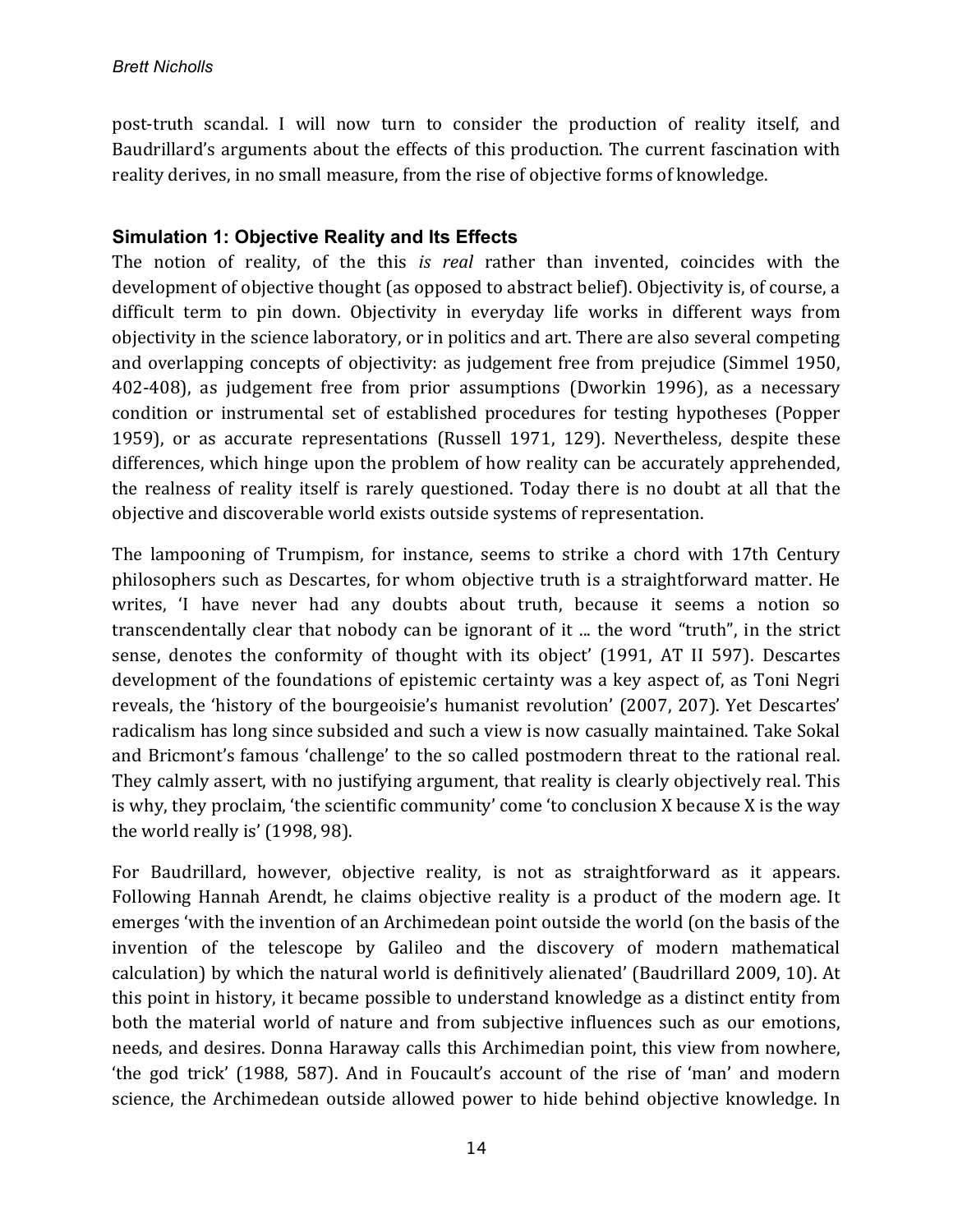concert with various architectural innovations, prison reform, and political developments, objective knowledge aided the emergence of disciplinary control (1977).

For his part, Baudrillard directly challenges the ontological certainty of objectivity. He asserts:

the world ... is never what it seems. It presents itself as one thing, but it's something else ... the world plays with us, in a manner of speaking, and we have a subjective illusion  $-$  the illusion of being a subject. Whereas the objective illusion derives from the fact that the world presents itself as one thing, but it is not really this at all.  $(1997a, 40)$ 

We need to tread carefully here. It is possible to read this idea of the objective illusion of the world as Baudrillard claiming that the material world is merely a product of the imagination, or, in his terminology, simulation and simulacra. In other words, the claim would be there are no objects to be discovered outside of our cultural constructions and systems of representation. The world thus consists of mere simulacra, that is, copies of copies of a reality that does not actually exist. It is precisely in terms of this denial of objective reality that Sokal and Bricmont claim Baudrillard is one of those 'French' authors who make no 'pretense at "scientificity"', and whose 'underlying philosophy (to the extent one can be discerned) tends toward irrationalism or nihilism' (1998, 13). With his 'lackadaisical attitude toward scientific rigor' (1998, 207), Baudrillard's work is merely a form of 'nonsense and word games' that 'displace[s] the critical and rigorous analysis of social realities' (206). However, contrary to such denouncements, and others that claim his is a postmodern denial of the materiality of the world (Goldman and Papson 2015, 248; Fuchs 2016, 338), Baudrillard does not hold an anti-science position or deny the fact that 'our real world ... obeys precise physical laws ... that, thanks to the progress of analysis and technique, we actually discover' (Baudrillard 2000, 73, 75).

We could thus argue that his thought resonates with Adorno's non-identity thinking and, to a lesser extent, with Morton's object orientated ontology. Statements such as 'Life forms recede into strangeness the more we think about them' (Morton 2011, 165) bear a resemblance to Baudrillard's claim in the quotation above. At any rate, Baudrillard's (perhaps Nietzschean) position is that objective reality, as it is understood, is a diminished form of the world of objects. He calls this real world a 'restricted materiality' which clearly 'obeys precise physical laws' (2000, 73). However, the discovery of a physical law itself is 'not enough to make it true, since this relative coherence is only the paradoxical consequence of this "ontological" simplification' (ibid.). Objective reality is thus an effect of the sign, a 'truth effect', that, as Baudrillard puts it, 'hides truth's non-existence' (1990a, 35). In an earlier work Baudrillard states it this way: the real is only the 'simulacrum of the symbolic, its form reduced and intercepted by the sign' (1981, 162).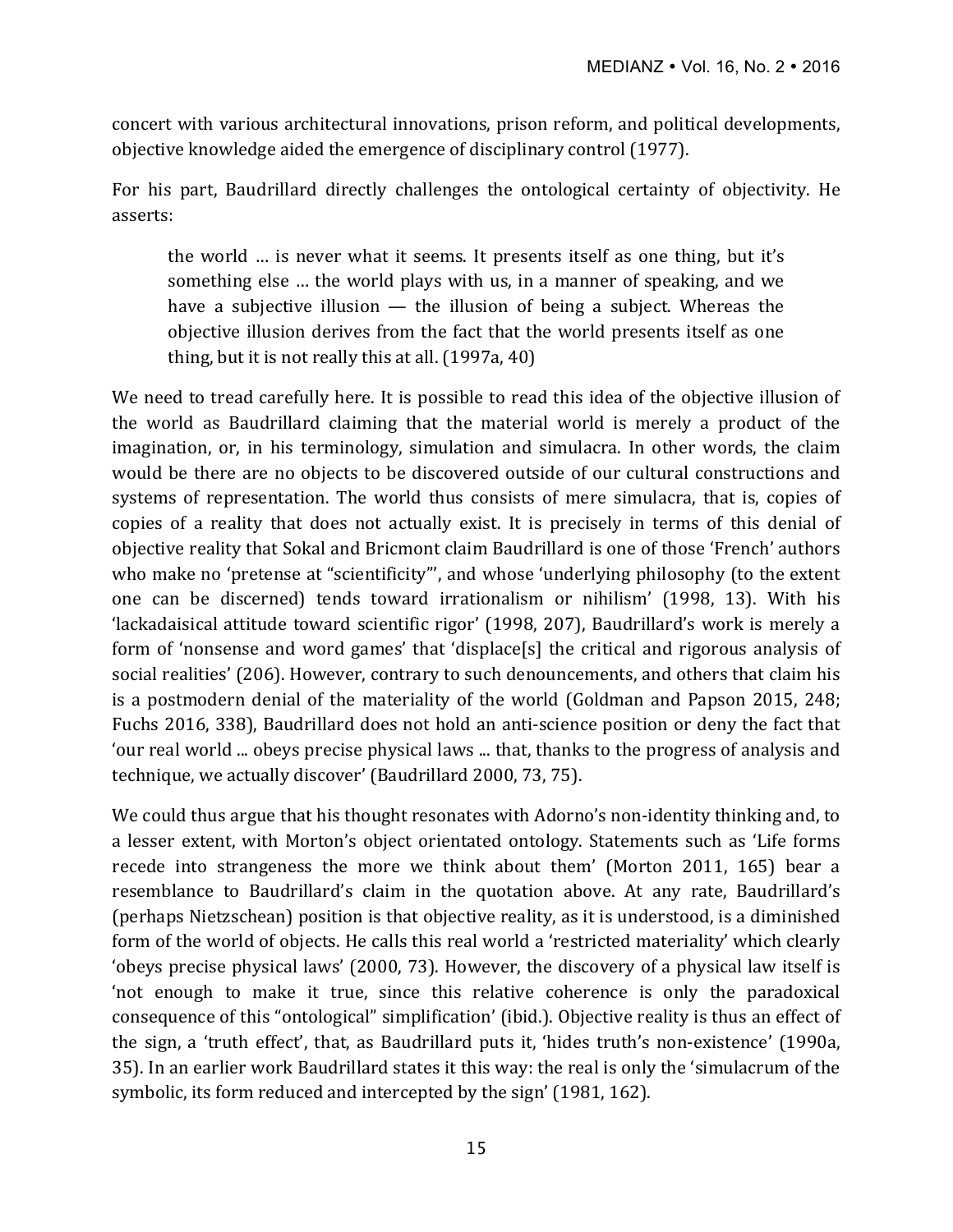To be clear, Baudrillard's work thus does not contest the existence of the world of objects, or that objects can be studied (after all, he does make statements about the world in his books and photographs). Ultimately though, the question of whether things exist outside our representations or not is banal and meaningless (Baudrillard 2005, 39). Brian Massumi is, then, mistaken when he contends, 'Baudrillard sidesteps the question of whether simulation replaces a real that did indeed exist, or if simulation is all there has ever been' (1987, np). Defending Deleuze and Guattari's affirmation of both simulation and the real beyond it, Massumi argues 'simulation is a process that produces the real, or, more precisely, a more-than-real on the basis of the real. "It carries the real beyond its principle to the point where it is effectively produced"' (ibid.). In this reverse of the Platonist view of simulation as an inferior copy of a real or original (which is how the Wachowskis' *The Matrix* conceives of it), for Deleuze "real" entities are in fact undercover simulacra that have consented to feign being copies' (ibid.). In this view, simulacra are productive entities. As Deleuze in *The Logic of Sense* puts it, 'simulacrum is not a degraded copy. It harbors a positive power which denies the original and the copy, the model and the reproduction'  $(1990, 262)$ .

If we follow Massumi, the problem with Baudrillard's work on simulation is that it is impossible to determine if he is a vulgar Platonist or not. The assumption is that Baudrillard argues that simulations are a copy of an original real which has become simulacrum, that is, a mere copy of a copy without reference to an original real. However, Baudrillard actually departs sharply from the Platonic treatment of simulation. In the much-cited *Simulacra and Simulation*, this clear explanation is offered: 'simulating is not pretending' (1994a, 3). This is precisely because pretending 'or dissimulating, leaves the principle of reality intact: the difference is always clear, it is simply masked, whereas simulation threatens the difference between the "true" and the "false", the "real" and the "imaginary"' (ibid.). Baudrillard's account of simulation thus bears a resemblance to Deleuze's reverse Platonism, to the extent that simulations trouble the relationship between the original and copy, but rather than producing an incomplete more-than-real reality ('the actual' in relation to 'the virtual' in Deleuze's more developed conceptual vocabulary), Baudrillard contends simulations (reality) are a crime against the ambivalence of objects.

The problem with the fully realised, unambivalent object is not its incomplete potential in relation to an inexhaustible virtuality, as Deleuze's expressionism would contend, it is that *it* is *dead*. The ontological complexity of the object is reduced, and rather than an active and dynamic object we are left with a passive, inert mass. Herein lies the key difference between Deleuze and Baudrillard. Deleuze's dualism consists of the positive and yet incomplete expression of the virtual dimension of reality in the dimension of the actual (the object is thus ambivalent). Baudrillard's dualism, or, more accurately, *duelism* consists of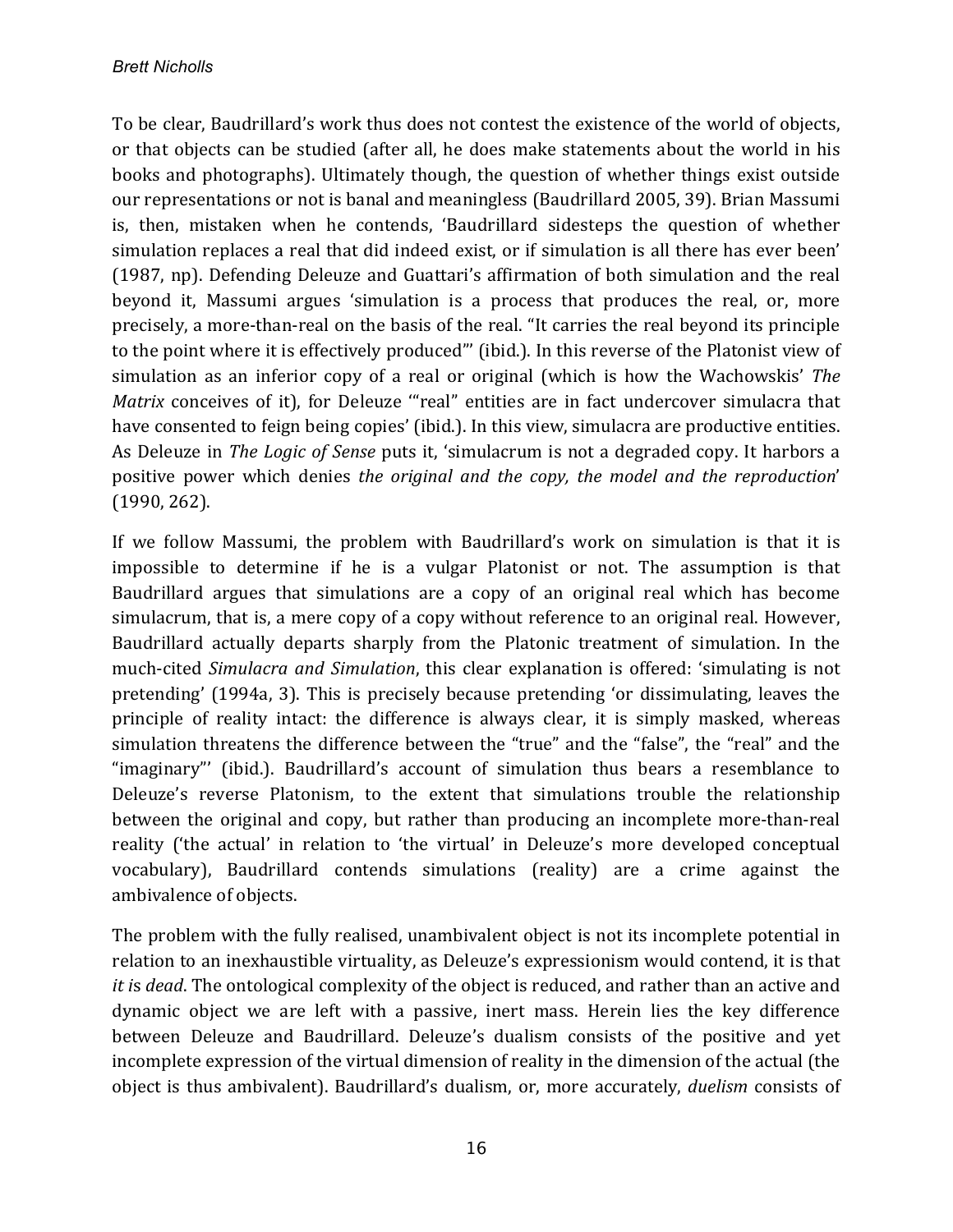the negative relation between reality and the world of illusion. For Baudrillard, the problem with simulations is that they negate the object. Simulations represent an outside Truth when all the while there is nothing save the illusion of the world of objects. In *The Perfect Crime* Baudrillard sets forth his most straight-forward account of this position. The world is, he announces, a radical and intolerable ""illusion" that we strive to make exist and signify at all costs'  $(2008, 17)$ :

[We] take from it its secret, arbitrary, accidental character, rid it of appearances and extract its meaning, divert it from all predestination and restore it to its end and its maximum efficiency, wrest it from its form to deliver it up to its formula. This gigantic enterprise of disillusionment  $-$  of, literally, putting the illusion of the world to death, to leave an absolutely real world in its stead  $-$  is what is properly meant by simulation. (ibid.)

The crucial point here is the inverse relationship between simulation and the secret, arbitrary and accidental character of the object. The more reality is realised the more the object fades. The more the world is exchanged for signification and meaning the more the world disappears from view.

It is precisely in terms of this sense of disappearance that Baudrillard controversially states that *The Gulf War did not take place* (1995). He is making the straightforward claim that the atrocities, human suffering, resistance and social upheaval that characterise war (as a complex object) have been overwritten by the slick simulations of the American military machine. The object thus disappears. Consider the more recent development of 'war porn', the military footage available via YouTube. The camera located on the Apache helicopter captures images of actual air strikes upon military targets. The soundtrack consists of the voices of pilots and operatives engaged in the formulaic language of battle, deliberating about the possible identity of the targets. In a typical example, 'Apache helicopters take out Taliban fighters' (Broadbent, 2017), 'insurgents' appear as pixelated white blobs in the low resolution black and white image. In the later section, these blobs become engulfed in white flashes and dust as the 'hell fire' machine gun blasts at them. Yet, the bloody violence and horror of this scene does not appear on screen. In these images, the suffering people literally disappear beneath flashes of bright white and black pixels. As opposed to the requirements of accurate or realist representation, these military images serve the dual purpose of high functionality and low information (what McLuhan might call cool media), as well as emotional distance from the 'target'. In these images, human beings are ontologically simplified by the simulations of the military machine.

As can be seen, simulations are not without effects; they produce, in fact, particular kinds of material effects, such as the dehumanisation of the other in the aforementioned example. If we accept the proposition that reality is a simulation, does this mean, therefore, that we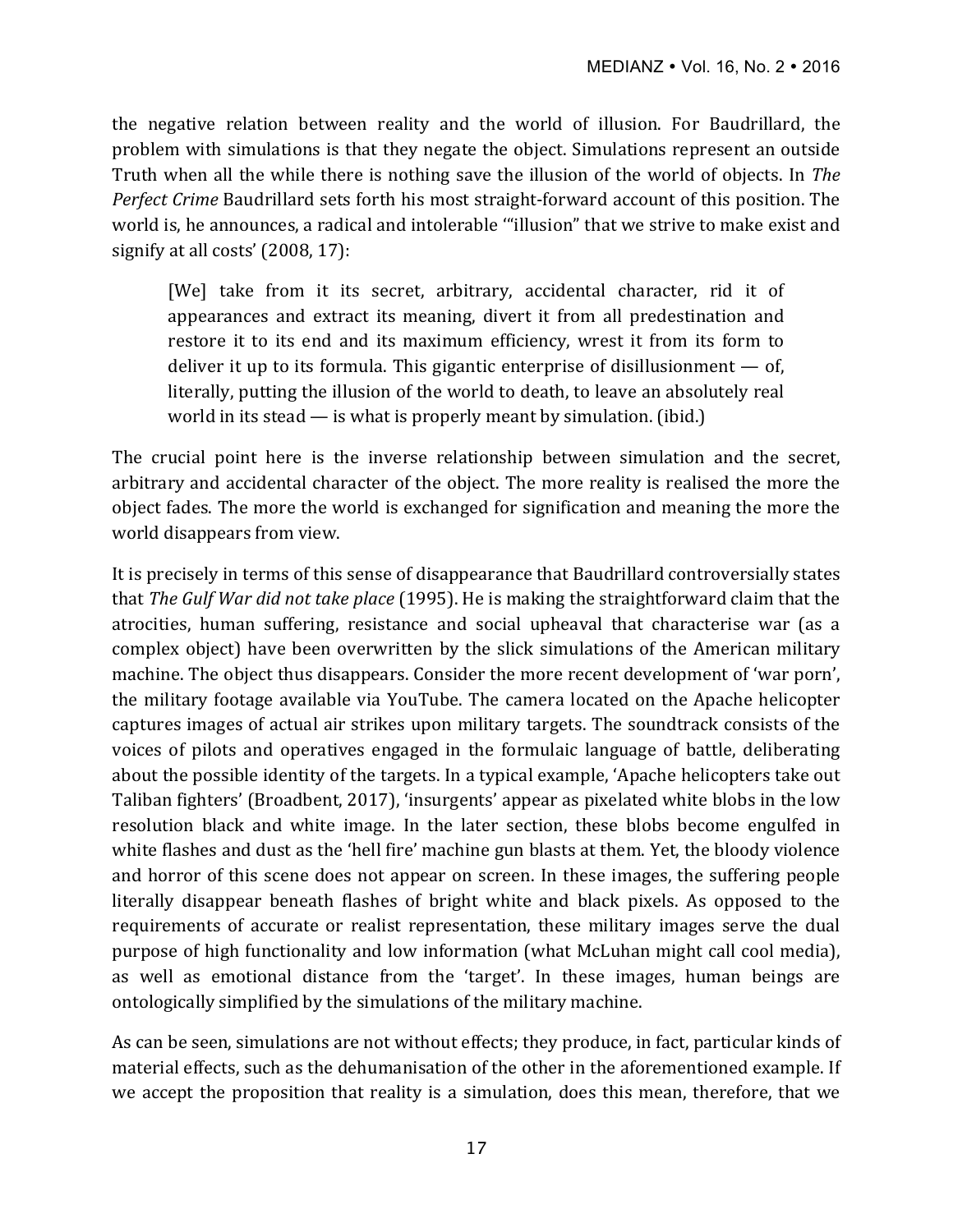have no grounds to challenge Donald Trump's apparent disregard for facts? Can we not question propaganda, fake news, and campaigns of misinformation? As I have stated above, Baudrillard does not question the veracity of facts in themselves. There is nothing in his thought that would invalidate challenging Trump's claims. However, the problem is more complex than simply combatting Trump with the truth. Trump's supporters are, in fact, quite prepared to accept that his claims can be demonstrated to be false, yet despite this, as Nyhan *et al.*'s comprehensive study reveals, they support him anyway (2017). The problem of Trumpism, from Baudrillard's perspective as I see it, is thus not is Trump correct or incorrect on established matters of fact (a banal problem), it is what does this phenomenon tell us about the contemporary principle or concept of reality itself. It would seem, as I suggested at the outset of the current discussion, that reality is under threat. Therefore, the problem to be posed is: how is it possible that reality could be placed under such strain?

To find the solution to this problem we need to look closely at the gigantic enterprise of disillusionment and its particular effects. Reality is made real via this enterprise, but the process of realisation also becomes an end in itself, so much so that the production of reality spirals out of control. As Baudrillard argues:

By our technical exploits, we have reached such a degree of reality and objectivity that we might even speak of an excess of reality, which leaves us far more anxious and disconcerted than the lack of it.  $(2008, 65)$ 

I want to turn at this point in the discussion to the concept of hyperreality. This is the effect of the gigantic enterprise of disillusionment. Baudrillard tells us the reality hypothesis continues to be propped up, though in less than straightforward ways, by the order of the hyperreal. The hyperreal is a representational logic in which the real emerges as excess, or more real than the real. The variation in this formulation from Massumi's formula of the more-than-real is important. In contrast with Deleuze's expressionist dualism, which consists, as I have stated, of the virtual and actual, Baudrillard posits the hyperreal, whereby the real exceeds its own principle of objectivity.

## **Simulation 2: Hyperreality**

'The real does not', Baudrillard tells us, 'efface itself in favour of the imaginary; it effaces itself in favour of the more real than real: the hyperreal. The truer than true' (1990b, 11). The compulsive fascination with authenticity and what is real becomes hyperbolic within the orders of the hyperreal. The hyperreal, or hyperbolic real, can be found in the fascination with so-called superfoods, in the vitamin supplement that contains twelve oranges worth of vitamin C, in so-called 'life hacks', in the discourses of securitisation (in which terrain is secured and made predictable through the application of predetermined schemas), in opinion polls, in the continual appeal to nature and the natural, and in the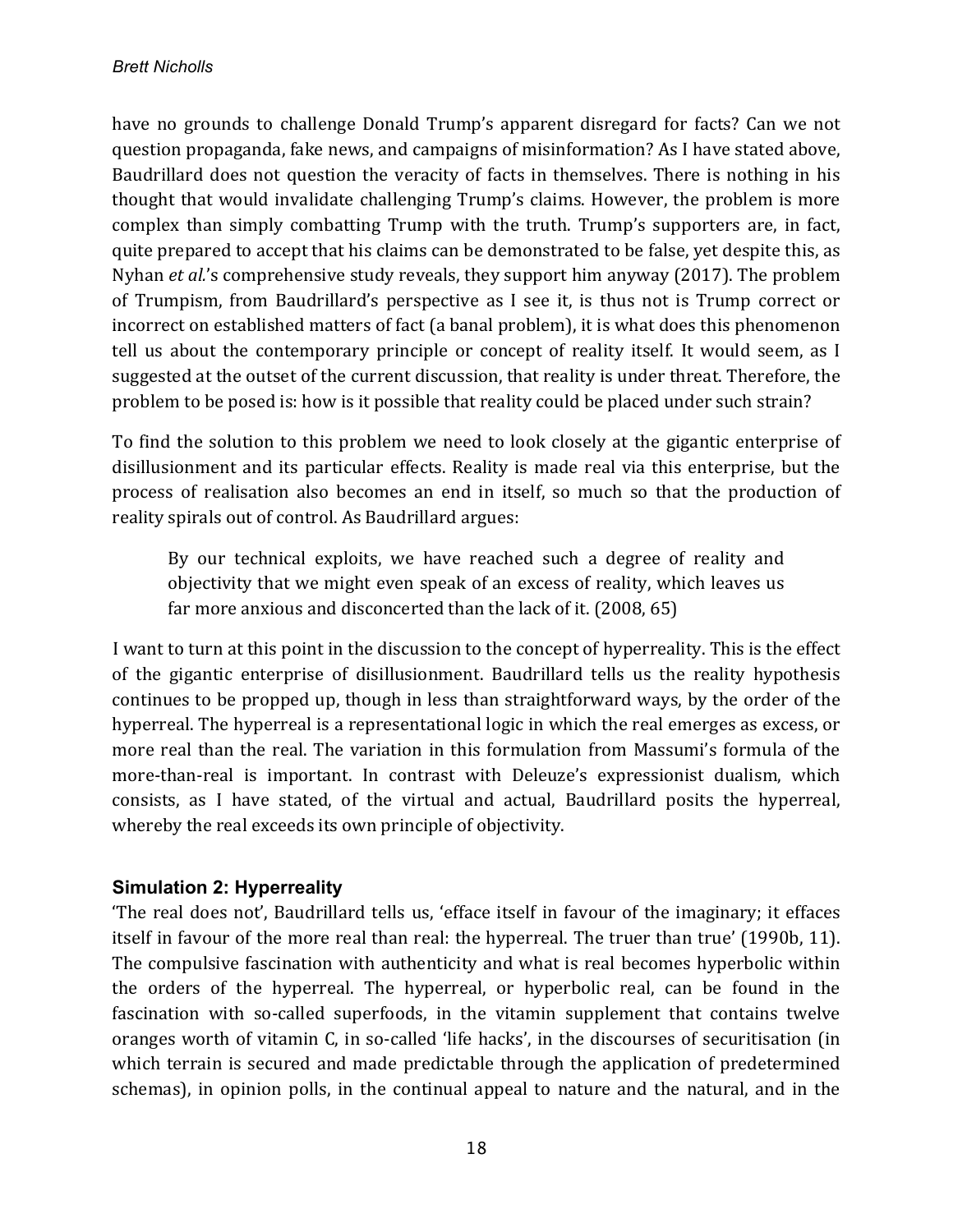authenticity of the artist, the politician, the Italian restaurant, craft beer, and so on. In each, the ambivalent object disappears and is replaced by the calculable, meaningful, and profitable object form of late capitalism.

To be precise, the hyperreal is characterised by the repetition-compulsion to perpetuate reality, to continually realise the 'this is'. This compulsion, however, unleashes an implosive logic. As reality is more and more realised it becomes excessive and, paradoxically, the objectivity of reality (the reality principle) is cast aside. The crucial point is that in the hyperreal situation the referential outside, that objective representation both posits and aims to mirror, is folded back into representation itself. Representation no longer mirrors the real. At the same time, the disappearance of the reality principle is concealed. This is what gives rise to the fascination with reality. The hyperreal acts as though the loss of the reality principle has not happened. As Baudrillard puts it: the 'terms "simulacra" [and] "simulation"  $\ldots$  summarise this liquidation [of every possible value], in which every signification is eliminated in its own sign, and the profusion of signs parodies a by now unobtainable reality' (2010, 35). This means that the perfected reality of the hyperreal can appear to be *unheimlich* [unhomely], to use the language of Freud. The hyperreal can be unsettling, and this is not because it is strange but rather because it is a reality that is experienced as genuine and real when it is merely a simulation. Hyperreality is too proximate to reality; it is more real than real.

Exemplary of this is Peter Weir's film, *The Truman Show* (1998). It would be tempting to read the film as a cynical statement about the rise of reality TV, in which a producer, Christof (Ed Harris), enslaves an unwitting character, Truman Burbank (Jim Carey), in the constructed town of Seahaven. Unaware he is being watched by millions of viewers, and that the people he encounters on a daily basis are actors, Truman lives what he thinks is an ordinary middle-class suburban life. The audience is fascinated by Truman's authentic responses to the highly contrived situations he encounters. However, a moment arises in which it occurs to Truman that the reality in which he lives seems strange. This is because its everyday rhythms seem too regular, too perfect. This moment of unhomeliness precipitates a series of encounters with his entrapment, until he finally discovers the truth about his constructed world and manages to escape. The TV audience rapturously applauds his escape and then, predictably, quickly loses interest. The audience itself is merely caught up in the media spectacle. What the film reveals is that it is precisely the excess of reality that marks the hyperreal and its *unheimlich* effects. But the most crucial point is stated by the producer, Christof. Before Truman escapes through the door to the reality outside the TV studio, Christof insightfully pleads, 'there's no more truth out there than there is in the world I created for you' and, 'you [Truman] were real. That's what made you so good to watch'. Here, *The Truman Show* takes a more radical turn than *The Matrix* films. The outside is no less contrived than the reality TV studio, and if authenticity is to be found it,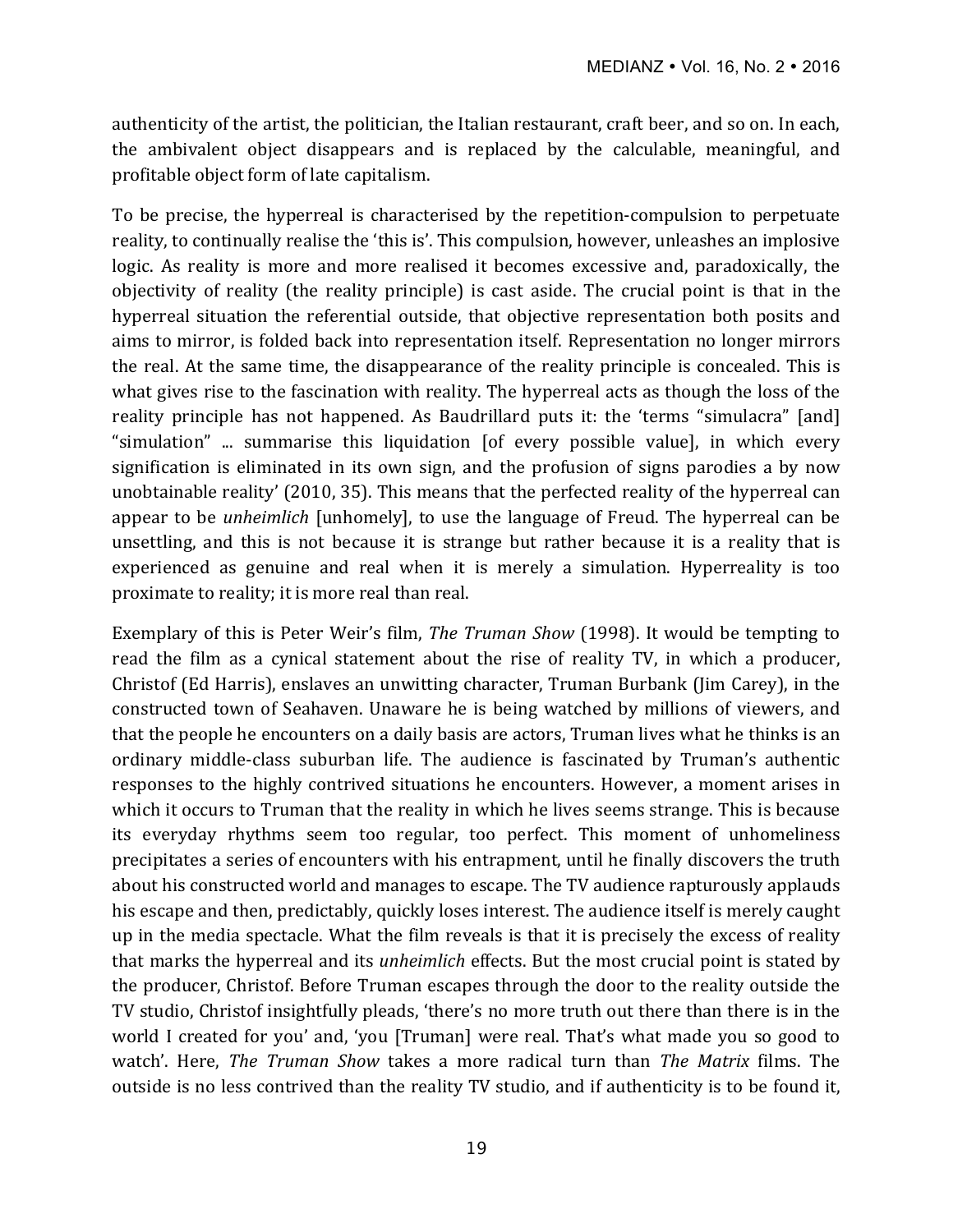paradoxically, comes in the form of Truman being blissfully unaware of the simulated nature of the town. Christof's plea reveals the truth of the system. Authenticity does not need a real reality to function. In fact, the implication of Christof's insightful plea is that authenticity itself is more achievable in his simulated world than the real world outside.

Is it not precisely Trump's lack of presidentiality and political experience that makes him a more real president? The scandal of Trump is not that he perverts the real dimensions of the office (as if this dimension actually exists), and it is not this perversion itself that makes his presidency more real (as if there is such a dimension to pervert). CNN's Dean Obeidallah misses the crucial point when he declares, 'we deserve a president who is thoughtful, informed and focused on working for all Americans. Instead we have Trump, who seems preoccupied with creating a televised spectacle'  $(2017)$ . The crucial point is that the televised spectacle has long been a key feature of the presidency. What Trump reveals is the centrality of this spectacle. As Baudrillard points out, 'all those who outdo themselves with arrogance (Le Pen), cynicism (Le Lay), pornography (Abu Ghraib), mythomania (Marie L.) unmask the truth of the system in their abuse of it' (2010, 39). Surely Trump (corporate chauvinism) outdoes himself in the same manner and reveals the truth of the system. Trump unmasks the spectacle and reveals that there is nothing beneath it.

From the perspective of social theory, the problem of politics as spectacle is all too familiar. Žižek argues that contemporary capitalist culture is marked by the ideological slippage between knowledge and belief. Through processes of displacement and fetishisation, subjects supplement knowledge with belief. Arguing for a 'new way to read Marx's formula "they do not know it, but they are doing it"' (2008, 29-30),  $\tilde{Z}$ ižek explains that, unlike Marx,

the illusion is not on the side of knowledge, it is already on the side of social reality itself, of what the people are doing. What they do not know is that their social reality itself, their activity, is guided by the illusion which is structuring their reality, their real social activity. They know very well how things really are, but still they are doing as if they did not know. (ibid.)

This is why belief, Žižek maintains, is crucial. Subjects within capitalism tend to consider objects as meaningful even when they objectively know that the object cannot possibly mean in this way. This is because, Žižek tells us, subjects fetishise objects. The object does the work of meaning for us, even if we know this meaning is not possible. In this process agency is displaced. The Trump supporters, cited above, can clearly be understood in this way. They know Trump is factually incorrect yet they support him anyway! Fetishisation produces strange phenomena such as coffee without caffeine, nutrition without food, exercise equipment that produces no pain, household cleaning products that eliminate work, a president without a political career, and so on. The crucial point is that substances,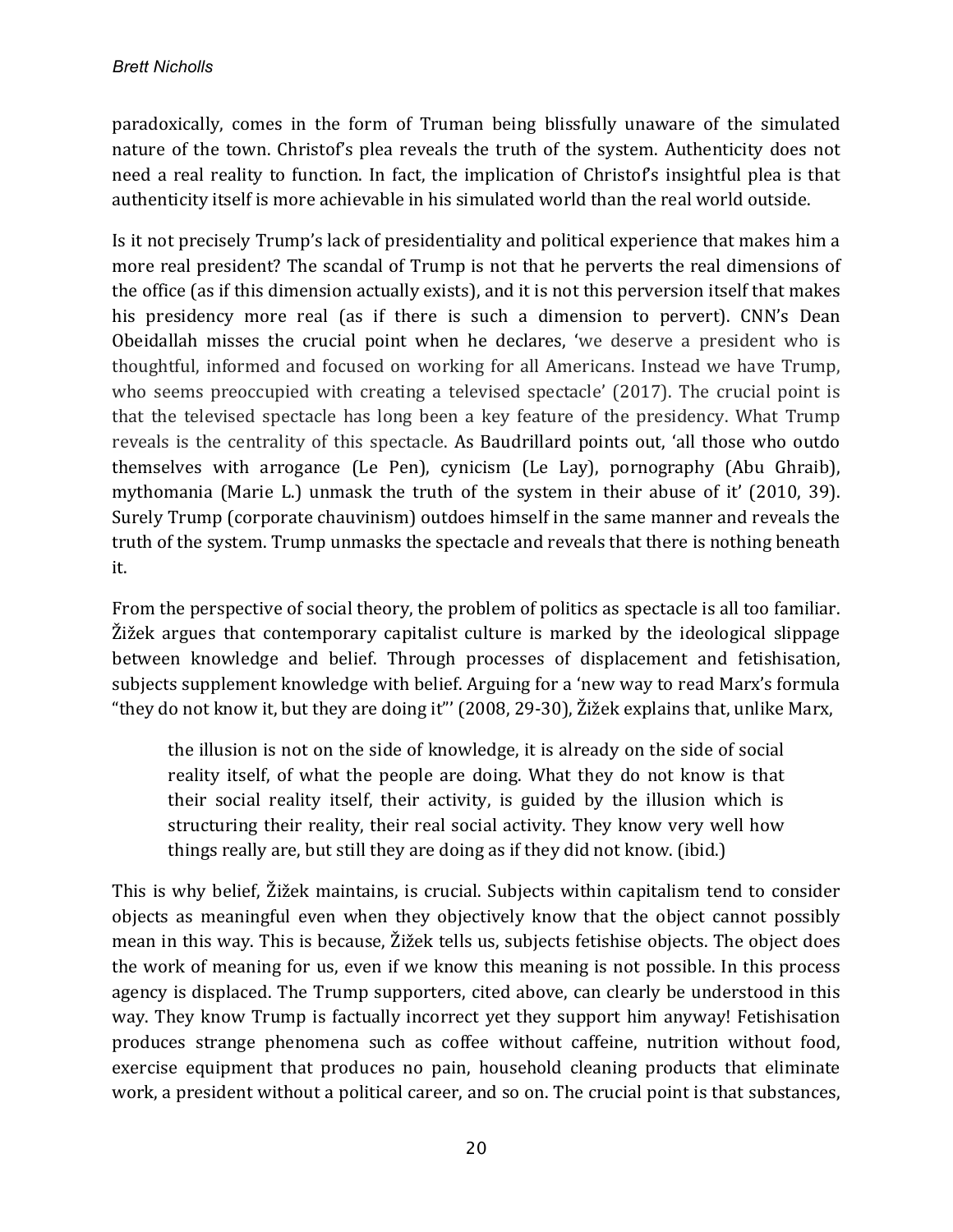such as decaffeinated coffee, are stripped of their actuality yet still function in the form of reality. 

The fetishised object may seem trivial in relation to decaffeinated coffee. In the context of politics, however, it produces detrimental effects. For instance, rather than engage in actual political action that produces substantive change, subjects prefer, it would seem, expressing political opinion through social media. Here agency is displaced onto the social media object, as if this object itself will do all of the political work (Dean 2009, 31-42). Similarly, politicians and celebrities become fetish objects when they speak out against the system. This speaking out suggests that politics is well underway, and the public need do nothing since the system, as everyone knows, is being challenged. In this way of thinking, Trump is a fetishised object. We might thus say, along with Peter Gordon, that Trump is 'just another name for the culture industry'  $(2017, 52)$ . This means 'Trumpism, though it masquerades as society's rebellion against its own unfreedom, represents not an actual rebellion but the standardization of rebellion' (ibid.). The standarization of rebellion manifests in the 'punchy sound bites [of journalists] and outraged tweets, and the polarised, standardised reflection of opinion into forms of humor and theatricalised outrage within narrow niche markets' (50). Trumpism is thus fetishisation par excellence.

Just as decaffeinated coffee is coffee without caffeine, social media and other forms of opinion, are democratic expressions without politics. Žižek thus usefully points to the detrimental ideological effects of the compulsion for objects to be meaningful, but, from Baudrillard's perspective, this does not go far enough. If for Žižek a political unreality is produced through the fetishism of the interpassive subject, for Baudrillard the seeming unreality of politics is a feature of hyperreality. From this perspective, the problem of decaffeinated coffee, if we use this as an exemplar, is less that it is a fetishised copy of a post facto original, as it is for Žižek, than this coffee unsettles this relationship. The key point is that the collapse of the real and copy results from the representational system drawn up around the commodity form. The consumer thus drinks, as all marketing of decaffeinated coffee has it, a coffee just like regular coffee except without all the caffeine. For our purposes, this means that as opposed to being marked by the absence of reality, which the fetish compensates for, decaffeinated coffee is a form of reality that claims to harbour no sense of loss, lack or gap. This is the hyperreal. The coffee ought to be experienced as coffee even though it is not coffee in its original form. We should note, as well, that this does not mean that coffee in its original form literally ceases to exist. However, the original becomes irrelevant since the 'copy is no longer a copy' (Baudrillard 2005, 68). Baudrillard's point is that the original is no longer necessary for what is considered to be, what ought to be, a real rather than fake experience. In fact, simulated coffee might possibly become the model against which the authentic taste of coffee is defined. From this perspective, decaffeinated coffee is a simulation that is, perhaps, even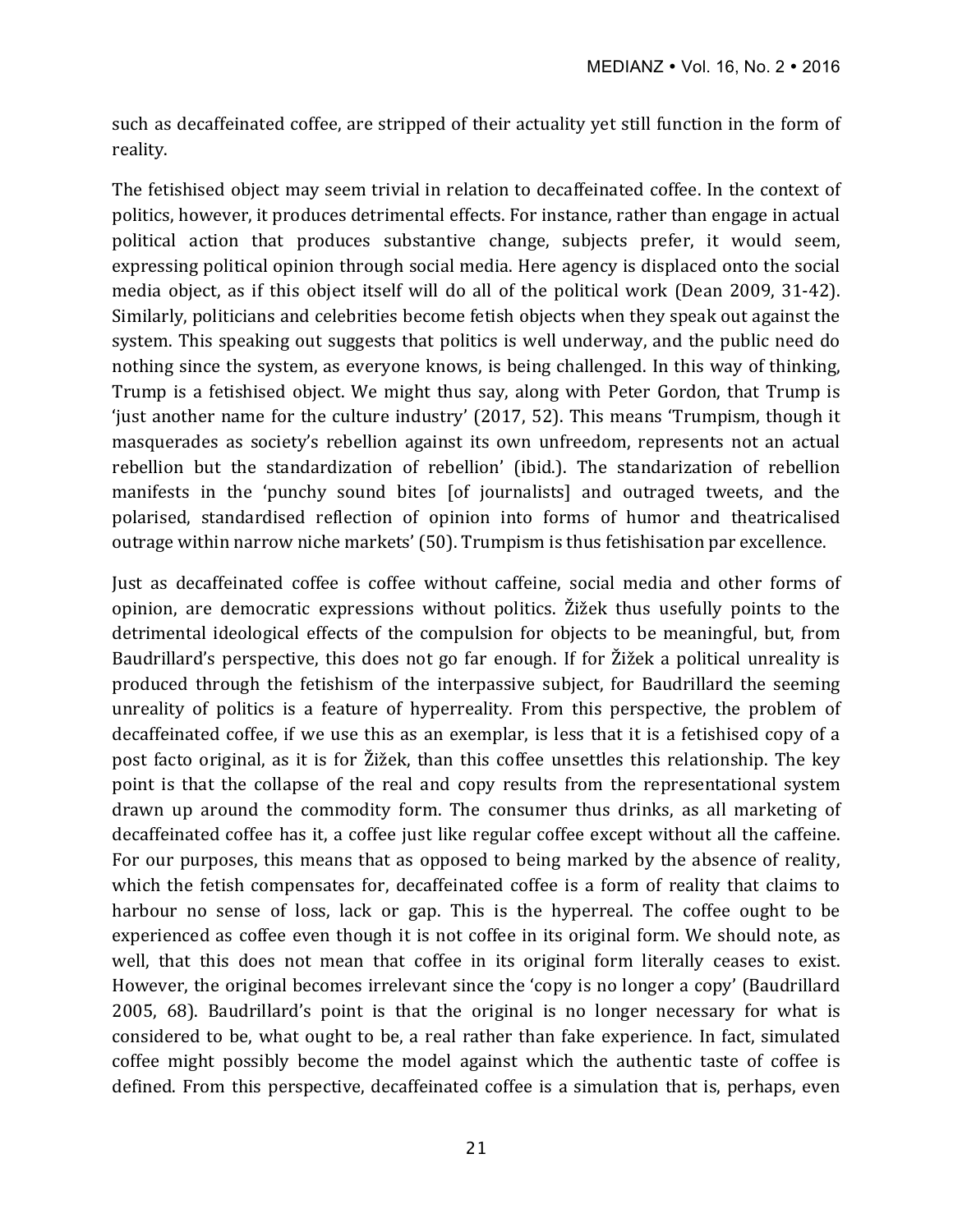more real than the real (the authentic taste and the benefits of antioxidants without the effects of caffeine!).

The correct formula is thus not the cynical 'they know it but they are doing it anyway', it is the anxious 'they may or may not know it, at any rate it must be authentic'. In the Baudrillardian formula, the authentic is compulsively posited ('must' is read here not as a form of knowledge, as 'is', but as the imperative, should be). Baudrillard contends, in fact, that the original, ultimately ends up becoming too limiting for the free circulation of signs and commodities. The original gets in the way of the authenticity that is produced in the more real than real hyperreal. He writes:

 $\dots$  we immediately substitute a copy – the only version appropriate to our universe, where every original constitutes a potential danger and all singularity runs the risk of hindering the free circulation of value. ... We secretly prefer not to be confronted with the original any longer (1994b, 75, 76).

The illusion Žižek locates on the side of belief, as opposed to knowledge, thus makes no sense in the Baudrillardian formula. For Baudrillard, the key point is that despite simulation, and even possibly because of it, practices are considered to be real. This means that any slippage between knowledge of the original, if I may be permitted to put it this way, and the fetish belief, or the copy, collapses. As Baudrillard puts it, 'it is not illusion which conceals reality. It is reality which conceals the fact that there is none' (1997b, 90).

It is precisely the disturbed relationship between the original and copy that helps us understand the phenomenon of Trumpism. As I have suggested, Trump reveals the truth of the system. Politics today is not grounded in an immutable reality. This claim does not mean, I must point out, that Trump is somehow defendable and redeemable. After all, does he not show us the truth of the system! And it also does not mean that we might argue, along with Žižek, that Trump is much more preferable than what would have been the duplicitous inertia of Clinton ( $\tilde{Z}$ ižek 2016). The claim here is that the virtue of Trump, if any can be found, is that he might possibly 'awaken' the fractured left. In other words, he is a true enemy, a real (in the sense of rupture) producer of antagonism. If we take the perspective of Baudrillard, the key point, one that might overlap with Žižek, is that Trumpism takes the form of obscenity. However, in the current conjuncture this obscenity does not open up the potential for a truer form of left politics. What the scandal of Trump does open up is the shifting terrain of the hyperreal. There are key aspects of the Trump phenomenon that suggest a deeper analysis is required, one that cannot simply be undertaken via concepts of the hyperreal. We now need to turn to a discussion on Baudrillard's account of integral reality, as he calls it.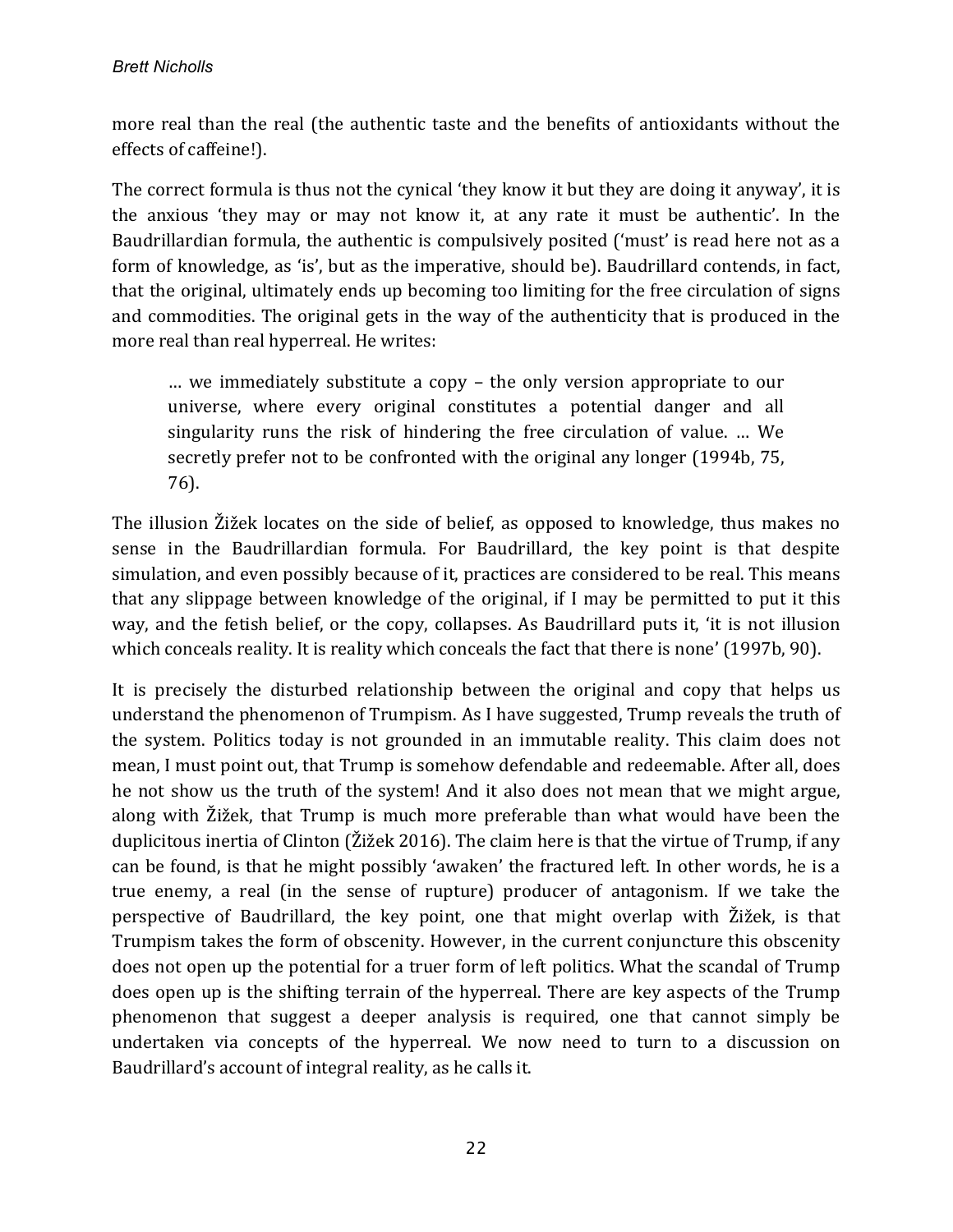# **Beyond Simulation: Integral Reality (and to Conclude with the Problem of Trumpism)**

Grappling with Baudrillard's complex concepts is like trying to put a jigsaw puzzle together with pieces that don't fit. This is not helped by his dire conclusions about the dangers of the widespread fascination with reality, which seem to be purposefully overstated. As Mike Gane suggests, 'Baudrillard is one of the very few thinkers to have taken Althusser's own conception of philosophy at all seriously' (2015, 28). This he explains, citing Althusser, comes in the form of an injunction to 'think in extremes ... which means within a position from which one states borderline theses, or, to make thought possible, one occupies the place of the impossible' (ibid.). As such, we can read Baudrillard as an extreme thinker attempting to shake critical thought away from its complacency with respect to the disappearance of the real.

I want to turn now to consider post-truth and Trumpism more closely, in the light of Baudrillard's statements about integral reality. It would be tempting to understand the Trumpism scandal as a clash between postmodern hyperreality and objective reality. However, I think this misses the mark. Trumpism has emerged in a context in which reality is troubled. The fact that newspapers announce this in precisely these terms  $-$  as in the recent *Guardian* headline, 'In the heat of the political battle, objective reality is having a tough run' (Lewis,  $2017$ ) — is a clear indication that the reality is under siege. If we follow the Twitter storm and pundit opinion pieces, with which the current discussion begins, the clear solution is to speak truth to power. Facts, it would seem, serve as a corrective to ungrounded and corrosive effects of post-truth and the Trump regime. This corrective strategy, however, misses the mark, and perhaps even deepens the battle lines that have been produced by the troubling of the reality principle. My contention, following Baudrillard, is that Trumpism exposes the ungrounded nature of the political system itself.

What Trump makes explicit has long been the case  $-$  presidentiality is inseparable from media spectacle (Kellner 2005). In fact, even the notion that actually existing politics is underpinned by an objective relation to a world of facts, as opposed to ideology, has long been challenged (Edelman 1988, Debord 1967). Moreover, Trump also makes explicit the direct link between the White House and corporate capitalism. Rather than operating through the more opaque and indirect route of career politicians, capital has now taken direct control. The opaqueness of behind the scenes lobbying and party donations, and the corresponding political lip service declaring governance for all, has given way to the transparency and obscenity of Trump, the corporate chauvinist. I want to argue that this shift from the opaque to the transparent is a symptom of integral reality. Of course, in the specific case of Trump it could be that this shift is by no means permanent. The opaque route of capital could possibly be re-established, no doubt with triumphant declarations that Trump was an aberration, everything is now back to normal, and there is nothing to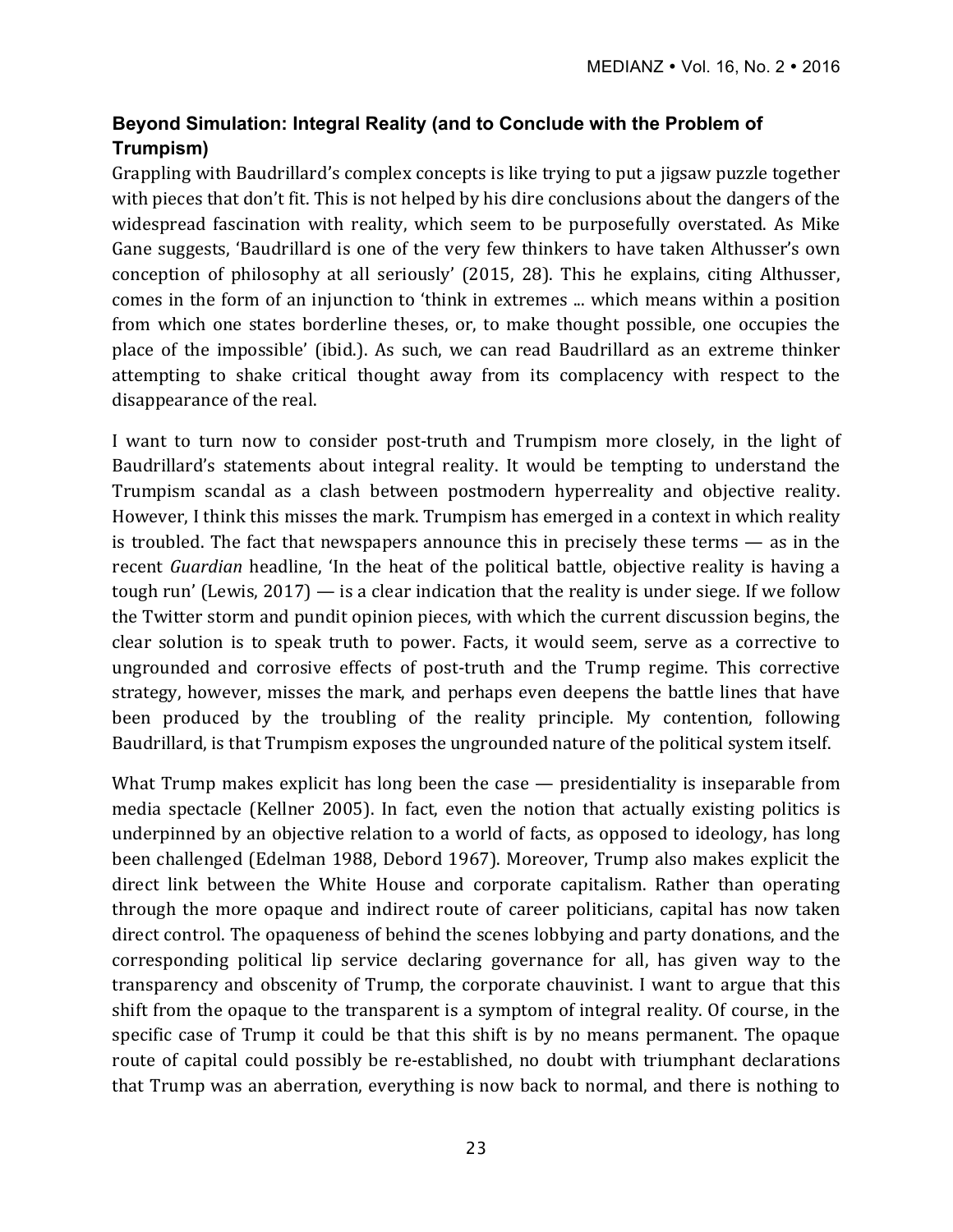see here. Nevertheless, Trumpism, I think, provides us with an important glimpse of a possible obscene corporate future, which may already exist.

Integral reality stems from, what I have been calling the reality compulsion. The production of reality has been so successful that a condition emerges in which it becomes too excessive. The reality principle is, ultimately, Baudrillard maintains, overbearing and life in a fully-realised world ends up being intolerable. We could say that the unhomeliness of *The Truman Show* is a general condition of everyday life. As he puts it, 'we can no longer bear this world, which is so prey to reality, except by way of a radical denial. And this is logical: since the world can no longer be justified in another world, it has to be justified here and now in this one by lending itself force of reality, by purging itself of any illusion' (2005, 26). The only way to deal with the sheer weight of the reality principle is to eliminate it. This is accomplished, as Baudrillard provocatively argues, through the 'murder of the sign' (2005, 67). 

If in simulation the referent – reality – is a compulsively produced effect of the sign, in integral reality the illusion of reference disappears altogether and the sign itself becomes the referent. Today we have lost, he maintains, 'the sign and artifice and are left with absolute reality' (2005, 67). What this means is that instead of standing in for an outside object, as in reality and hyperreality, the sign itself ends up becoming the object. In other words, the artifice of referentially that characterised the sign has been eliminated. All that remains is a functional, instrumental sign, or, perhaps more accurately, the virtual or informational sign. With integral reality, crisis gives way to the relentless positive production of meaning. The sign no longer simulates a dual relationship with the referent, it is the referent. The world is thus completely programmable. In it 'everything is realised and technically materialised without reference to any principle or final purpose' (Baudrillard 1993b, 18). Baudrillard writes:

We have found ourselves confronted with the undertaking of realising the world, of making it become technically, integrally real. Now, the world, even freed from all illusion, does not lend itself at all to reality. The more we advance in this undertaking, the more ambiguous it becomes, the more it loses sight of itself. Reality has barely had time to exist and already it is disappearing  $(2005, 17)$ .

The crucial point here is that it is not Trumpism's fakeness or authenticity that is the problem. Against the assumptions of his supporters, Trump is not a cynical subject who blusters in public and then performs real work behind the scenes (this would surely be preferable). There is nothing, no true self, behind the Trump mask. His pronouncements do not refer to a referent, they are the thing itself. He is convinced that there is no distinction between what is pronounced and reality. In fact, reality and pronouncement, from this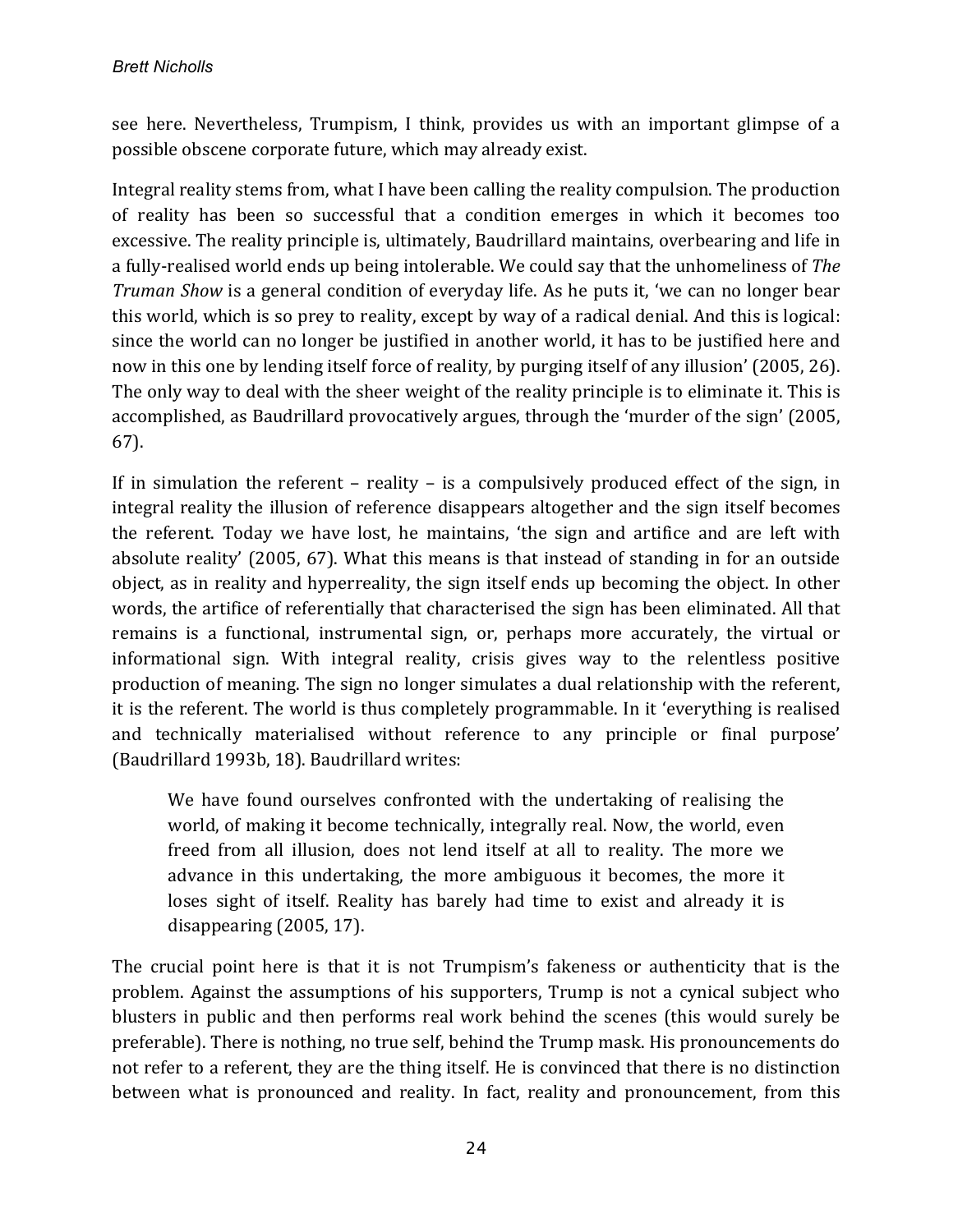perspective, are one and the same. This is the logic at work in corporate chauvinism. Trump resides in the world of big business and finance capital, a world in which reality is routinely constructed in image management and corporate branding (Klein 2010), investor confidence (Lazzarato 2014), and 'thinking like a billionaire'. As Trump explains:

[in] a world of more than six billion people, there are only 587 billionaires. It's an exclusive club. Would you like to join us? Of course, the odds against you are about ten million to one. But if you think like a billionaire, those odds shouldn't faze you at all. Billionaires don't care what the odds are. We don't listen to common sense or do what's conventional or expected. We follow our vision, no matter how crazy or idiotic other people think it is.

#### Trump continues:

Sometimes people are surprised by how quickly I make big decisions, but I've learned to trust my instincts and not overthink things. ... Whenever I'm making a creative choice, I try to step back and remember my first shallow reaction. The day I realised it can be smart to be shallow was, for me, a deep experience. (Trump and McIver 2005, xiii, xxii)

Leaving aside the obvious narcissism here, these statements reveal three crucial aspects of the subject of this corporate integral reality. Firstly, this is a chauvinist subject for whom seemingly insurmountable odds are a motivating challenge. The chances of becoming a billionaire are so slim that surely such a subject is the most unique and special of all. And we should note that the very notion of odds itself reduces the world of billions of people to simple categories. The billionaire does not belong with the rest. Secondly, this is a subject for whom sole and visionary ideas are both necessary and powerful. The task is to avoid the trap of compromise and unwaveringly convince others that their visionary ideas are, indeed, unstoppable. Here the subject must be a fundamentalist, of sorts. Purged from any illusion they occupy a non-dual relationship with the world. They accept ideas and practices that shore up their vision, and reject anything and anyone that challenges it, even existing rules and laws. And thirdly, this is a transparent subject who makes no apologies for being a unique billionaire. The aim to be wealthy is not couched in a justifying discourse (to make the world a better place), it is self-justifying. There is thus no distinction between the thought of the visionary and the world. The world is and will be as the corporate chauvinist imagines it to be. In fact, corporate image management and branding is an 'elusive transparency' in which it is impossible to demarcate the difference between image and world. Branding works without irony via signs with no referent, signs that no longer simulate. The brand is the image and the image is the brand. For Trump 'this elusive transparency, which separates us definitely from the real, is as unintelligible as is the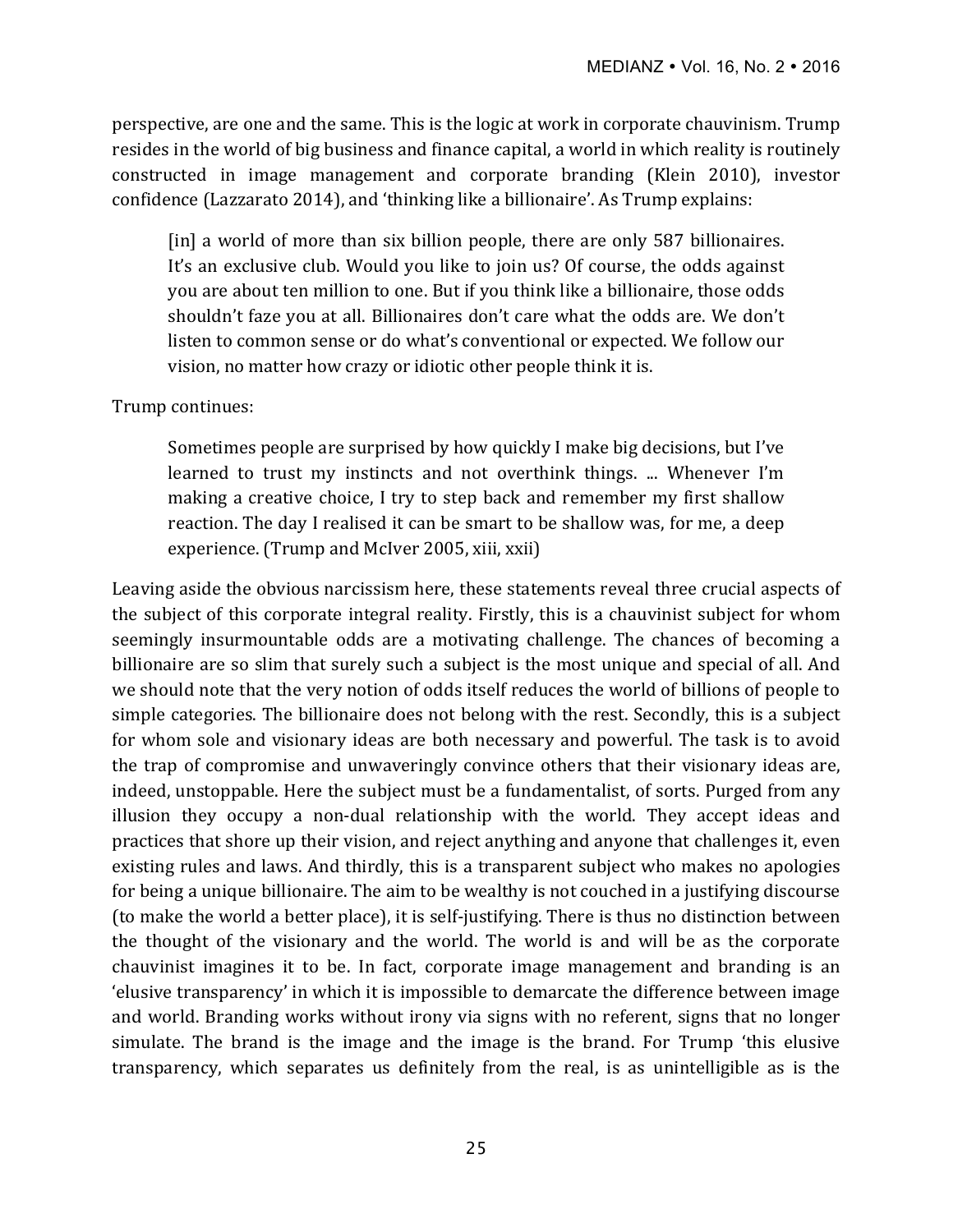window pane to the fly which bangs against it without understanding what separates it from the outside world' (Baudrillard 2014, 116).

As I have suggested, such a position presents thorny problems for critical thought. Naomi Klein  $(2017)$  is correct when she makes the point that Trump is a superbrand and saying no to his regime's shock tactics is simply not enough. Klein argues that a credible and captivating counter-plan, a yes, for the future is both urgent and necessary. What might Baudrillard's work contribute to the shape of such a future? Firstly, from the Baudrillardian perspective post-truth and Trumpism is not really a problem concerning a disregard for objective facts (this is not say, as I pointed out above, that facts are no longer relevant). The problem relates, instead, to the reality principle itself. How is it possible that reality can be under siege? The most obvious answer to this is that reality has been denied. This is why post-truth and Trumpism are scandalous. Trump's disregard for facts has produced a politics that is caught up in a dangerous illusion, perhaps delusion, that threatens the social fabric. However, the counter-intuitive response from a Baudrillardian perspective is that the problem is that illusion has been dispelled. The scandal of Trump is that he is under no illusion concerning corporate power and its capacity to transform the world. Against this lack of illusion facts are a rather weak weapon (just as use-value in Marx is a limited critique of capital).

Trump's non-dual relationship with the world could be disrupted by rediscovering what Baudrillard calls the vital illusion. 'If there is a secret to illusion' he writes, 'it involves taking the world for the world and not for its model. It involves restoring to the world the formal power of illusion, which is precisely the same as becoming again, in an immanent way, a "thing among things"' (2008, 90). It is precisely such a restoration that would disrupt the West's, Trump's, chauvinistic tendency to dominate. Instead, the subject takes up a dual relationship with others and the world, rediscovers the ethical, the ironic, and the uncertain play of the imagination. A figure such as Trump would surely be unable to flourish in such a context.

## **References**

Anderson, K. 2017. 'How America Lost its Mind'. The Atlantic, September. Accessed 1 October 2017. Available from https://www.theatlantic.com/magazine/archive/2017/09/how-america-lost-itsmind/534231/?utm\_source=twb

Baudrillard, J. 1981. *For a Critique of the Political Economy of the Sign*. St. Louis: Telos Press.

Baudrillard, J. 1990a. *Seduction*. New York: St. Martin's Press.

Baudrillard, J. 1990b. *Fatal Strategies*. New York: Semiotext(e).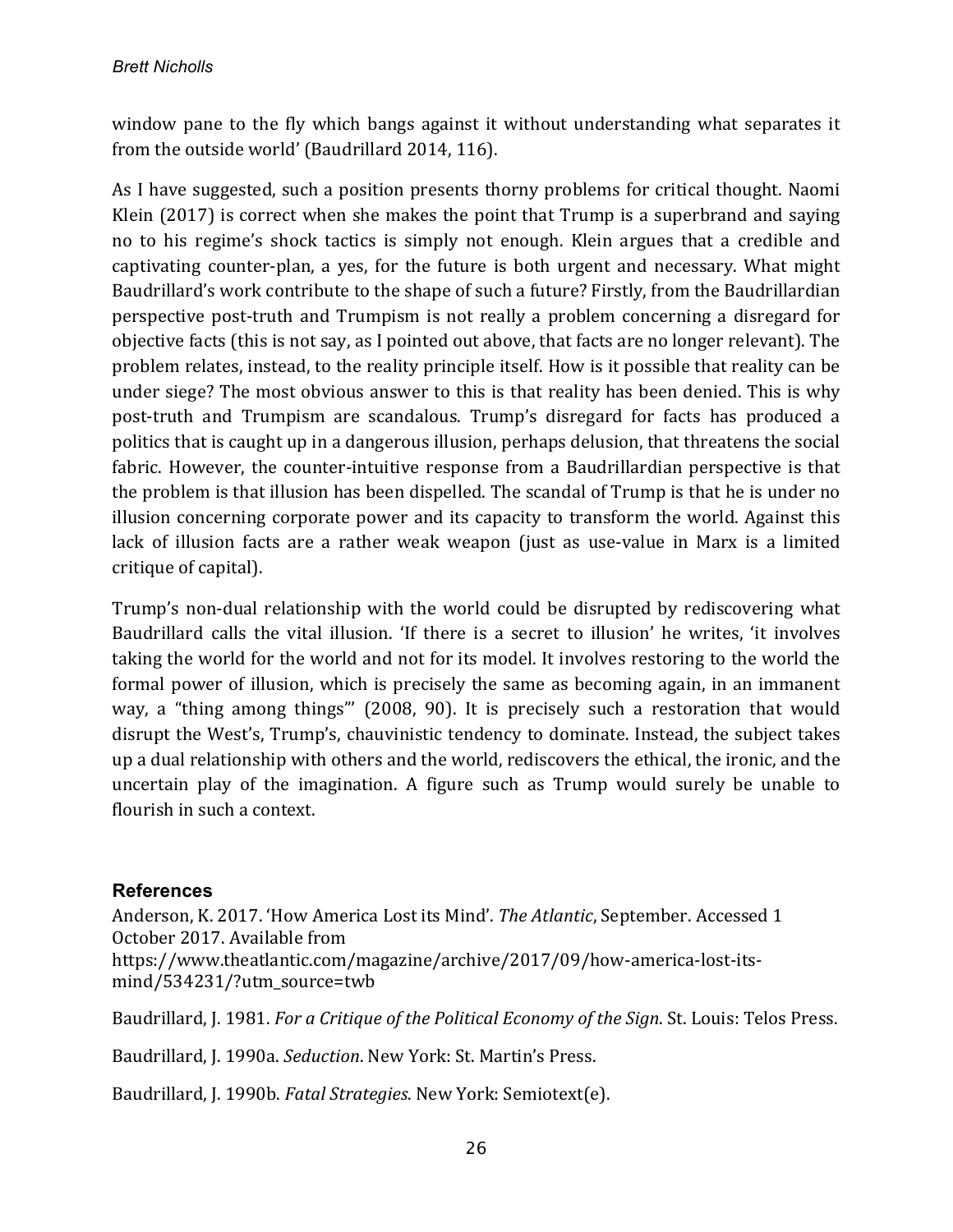Baudrillard, J. 1993a. *Symbolic Exchange and Death*. London: Sage.

Baudrillard, J. 1993b. *The Transparency of Evil: Essays on Extreme Phenomena*. London: Verso.

Baudrillard, J. 1994a. *Simulacra and Simulation*. Michigan: University of Michigan Press.

Baudrillard, J. 1994b. *The Illusion of the End*. Cambridge: Polity.

Baudrillard, J. 1995. *The Gulf War Did Not Take Place*. Bloomington: Indiana University Press.

Baudrillard, J. 1997a. Art and Artefact. London: Sage.

Baudrillard, J. 1997b. *Fragments: Cool Memories III, 1991-1995*. London: Verso.

Baudrillard, J. 2000. *The Vital Illusion*. New York: Columbia University Press.

Baudrillard, J. 2005. *The Intelligence of Evil or the Lucidity Pact*. New York: Berg.

Baudrillard, J. 2008. *The Perfect Crime*. Verso: London.

Baudrillard, J. 2009. *Why Hasn't Everything Already Disappeared*. Calcutta: Seagull Books.

Baudrillard, J. 2010. *The Agony of Power*. Los Angeles: Semiotext(e).

Baudrillard, J. 2014. *Screened Out*. London: Verso.

Bloom, P. 2016. *Beyond Power and Resistance: Politics at the Radical Limits*. London: Rowman & Littlefield.

Boltanski, L. and E. Chiapello. 2005. *The New Spirit of Capitalism*. London: Verso.

Broadbent, A. 2017. Apache helicopters take out Taliban fighters [Video file]. Accessed 1 September 2016. Available from https://www.youtube.com/watch?v=icqJYI3O7qI

Connell, J. 2006. 'The Taste of Paradise: Selling Fiji and FIJI Water'. Asia Pacific Viewpoint. 47(3): 342–350. doi:10.1111/j.1467-8373.2006.00310.x 

Dean, J. 2009. *Democracy and Other Neoliberal Fantasies: Communicative Capitalism and* Left Politics. Durham: Duke University Press.

Debord, G. 1967. *La société du spectacle: l'extrémisme cohérent des Situationnistes.* Paris: Buchet Chastel.

Deleuze, G. 1990. *The Logic of Sense*. New York: Columbia University Press.

Descartes, R. 1991. 'Letter to Mersenne: 16 October 1639'. In *The Philosophical Writings of* Descartes, Vol. 3. 138-40. Cambridge: Cambridge University Press.

Dworkin, R. 1996. 'Objectivity and Truth: You'd Better Believe it'. *Philosophy and Public Affairs*. 25: 87–139.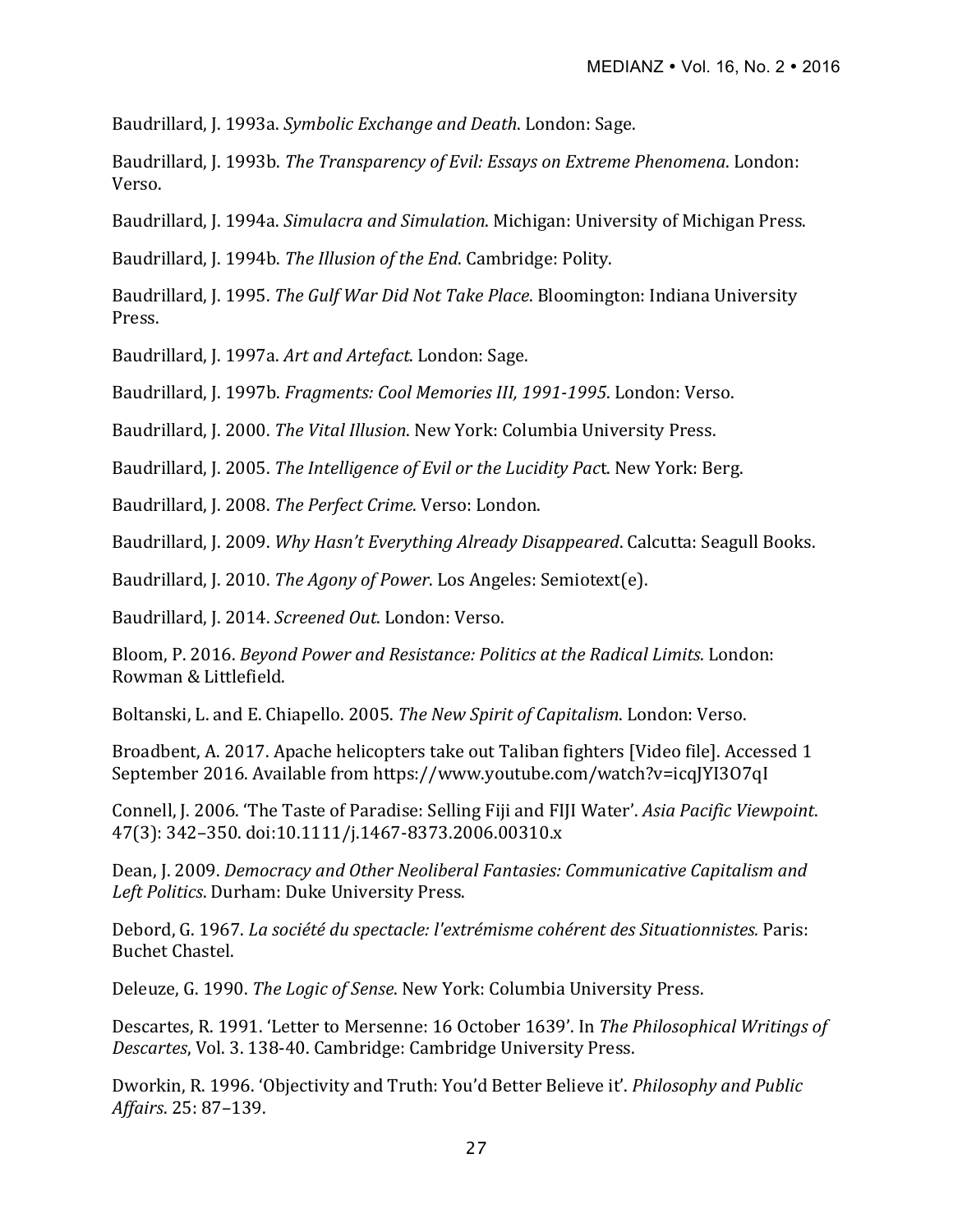Edelman, M. 1988. *Constructing the Political Spectacle*. Chicago: University of Chicago Press.

Evans, R. J. [@RichardEvans36]. 2017. 'If I am wrong, and postmodernist disbelief in truth didn't lead to our post-truth age, then how do we explain the current disdain for facts? [Tweet]. 24 January. Accessed 20 September 2017. Available from https://mobile.twitter.com/RichardEvans36/status/823828364280664065

Fiji Water®. nd. 'Fiji water'. Accessed 30 August 2017. Available from https://www.fijiwater.com/

Fisher, M. 2009. *Capitalist Realism: Is There no Alternative?*. Winchester: Zero Books.

Foucault, M. 1977. *Discipline and Punish: The Birth of the Prison*. London: Penguin Books.

Freud, S. 1955. *The Standard Edition of the Complete Psychological Works of Sigmund Freud*, vol. XVIII. London: The Hogarth Press.

Fuchs, C. 2016. *Reading Marx in the Information Age: A Media and Communication Studies Perspective on Capital,* Volume 1. London and New York: Routledge.

Gane, M. 2015. *Baudrillard: Critical and Fatal Theory*. London and New York: Routledge.

Goldman, R. and S. Papson. 2015. 'The Postmodernism that Failed', in *Postmodernism and Social Inquiry*, edited by D. R. Dickens and A. Fontana, 224-254. London and New York: Routledge.

Gordon, P. E. 2017. 'The Authoritarian Personality Revisited: Reading Adorno in the Age of Trump'. *boundary 2* 44 (2): 31-56. DOI 10.1215/01903659-3826618 

Haraway, D. 1988. 'Situated Knowledges: The Science Question in Feminism and the Privilege of Partial Perspective', *Feminist Studies*. 14 (3): 575–599.

Hollo, T. 2017. 'Elon Musk's Big Battery Brings Reality Crashing into a Post-Truth World", The Guardian, 7 July 2017. Accessed 24 August 2017. Available from https://www.theguardian.com/commentisfree/2017/jul/07/elon-musks-big-batterybrings-reality-crashing-into-a-post-truth-world?CMP=Share\_iOSApp\_Other

Institute on Equality and Democracy. 2017. '3 Truths about Trumpism'. [Video file]. Accessed 23 January 2017. Available from https://www.youtube.com/watch?v=PTnbAhDxGM&feature=youtu.be

Jones, C., W. E. Murray and J. Overton. 2017. 'FIJI Water, Water Everywhere: Global Brands and Democratic and Social Injustice'. Asia Pacific Viewpoint, 58 (1): 112–123. doi: 10.1111/apv.12144 

Kellner, D. 2005. *Media Spectacle and the Crisis of Democracy: Terrorism, War, and Election Battles*. Boulder: Paradigm.

Klein, N. 2010. *No Logo: No Space, No Choice, No Jobs.* New York: Picador.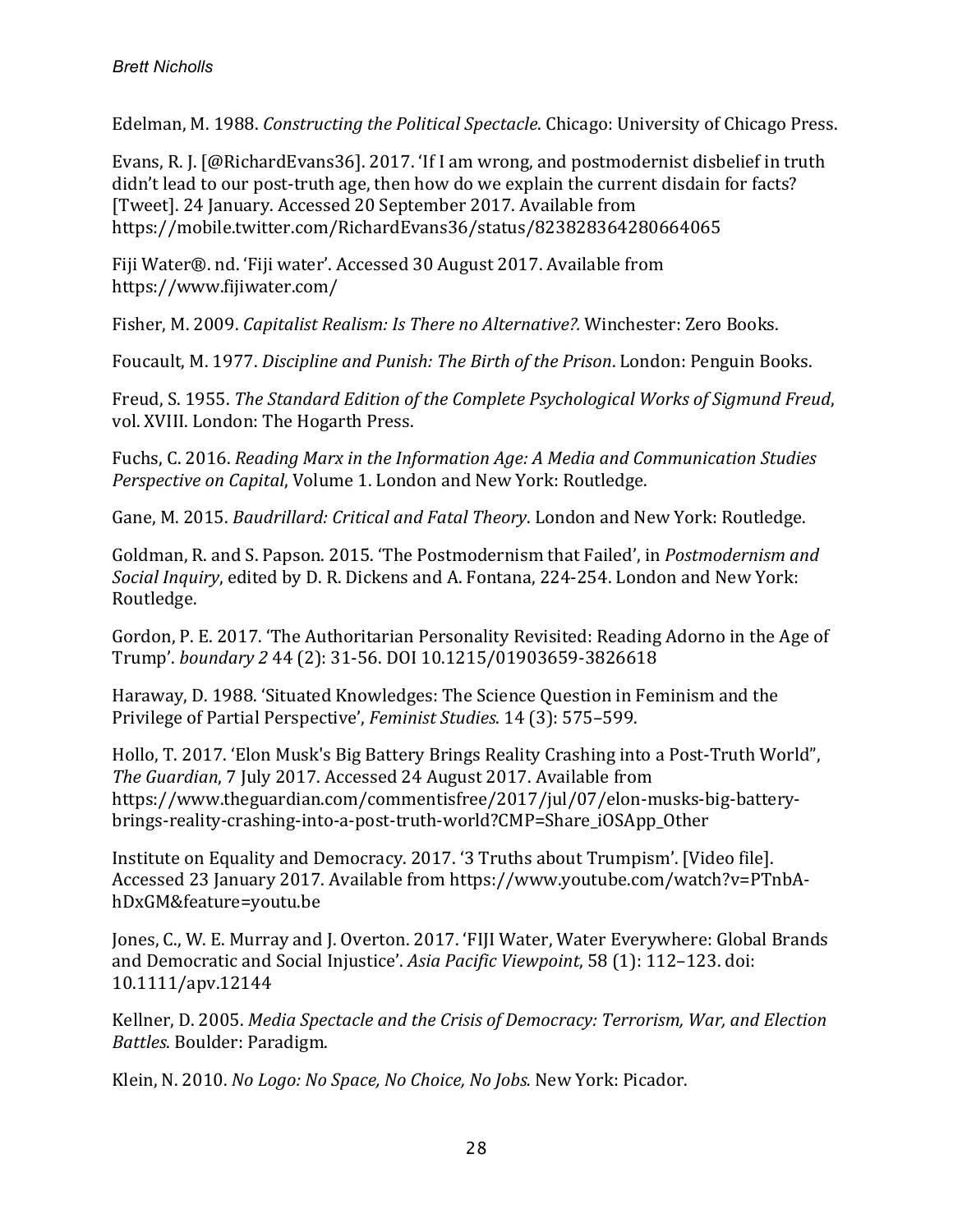Klein, N. 2017. *No is Not Enough: Defeating the New Shock Politics.* London: Allen Lane.

Koch, A. M. and R. Elmore. 2006. 'Simulation and Symbolic Exchange: Jean Baudrillard's Augmentation of Marx's Theory of Value'. *Politics & Policy*. 34: 556-575. doi:10.1111/j.1747-1346.2006.00028.x

Lazzarato, M. 2014. *Signs and Machines: Capitalism and the Production of Subjectivity*. Los Angeles: Semiotext(e).

Lewis, P. 2017. 'In the Heat of the Political Battle, Objective Reality is Having a Tough Run'. *The Guardian: International Edition*. 26 September. Accessed 28 September, 2017. Available from https://www.theguardian.com/commentisfree/2017/sep/26/in-the-heat-of-thepolitical-battle-objective-reality-is-having-a-tough-run?CMP=Share\_iOSApp\_Other

Marx, K. 1990. *Capital: A Critique of Political Economy*. Vol. 1. New York: Penguin.

Massumi, B. 1987. 'Realer than Real: The Simulacrum According to Deleuze and Guattari'. *Copyright* 1: 90-97. Accessed 25 January 2017. Available from http://www.brianmassumi.com/textes/REALER%20THAN%20REAL.pdf

Miles, S. 2001. *Social Theory in the Real World*. London: Sage.

Morton, T. 2011. 'Here Comes Everything: The Promise of Object-Oriented Ontology'. *Qui Parle*, 19 (2): 163-190.

Negri, A. 2007. *The Political Descartes: Reason, Ideology and the Bourgeois Project.* London: Verso.

Nyhan, B., E. Porter, J. Reifler, and T. Wood. 2017. 'Taking Corrections Literally but Not Seriously? The Effects of Information on Factual Beliefs and Candidate Favorability'. *SSRN* Papers. Accessed 21 September 2017. Available from https://ssrn.com/abstract=2995128

Obeidallah, D. 2017. 'We Deserve Better than Trump's Presidential Reality Show'. CNN: *International Edition.* 30 July. Accessed 1 September 2017. Available from http://edition.cnn.com/2017/07/30/opinions/trump-reality-show-opinionobeidallah/index.html

Phelan, S. 2014. *Neoliberalism, Media and the Political*. New York: Palgrave Macmillan

Popper, K. 1959. *The Logic of Scientific Discovery.* New York: Basic Books.

Russell, B. 1971. *Problems of Philosophy*. Oxford: Oxford University Press.

Simmel, G. 1950. *The Sociology of Georg Simmel*. New York: The Free Press.

Smith, A. 1776. An Inquiry into the Nature and Causes of the Wealth of Nations. London: W. Strahan and T Cadell.

Sokal, A. and J. Bricmont. 1998. *Fashionable Nonsense: Postmodern Intellectuals' Abuse of Science*. New York: Picador.